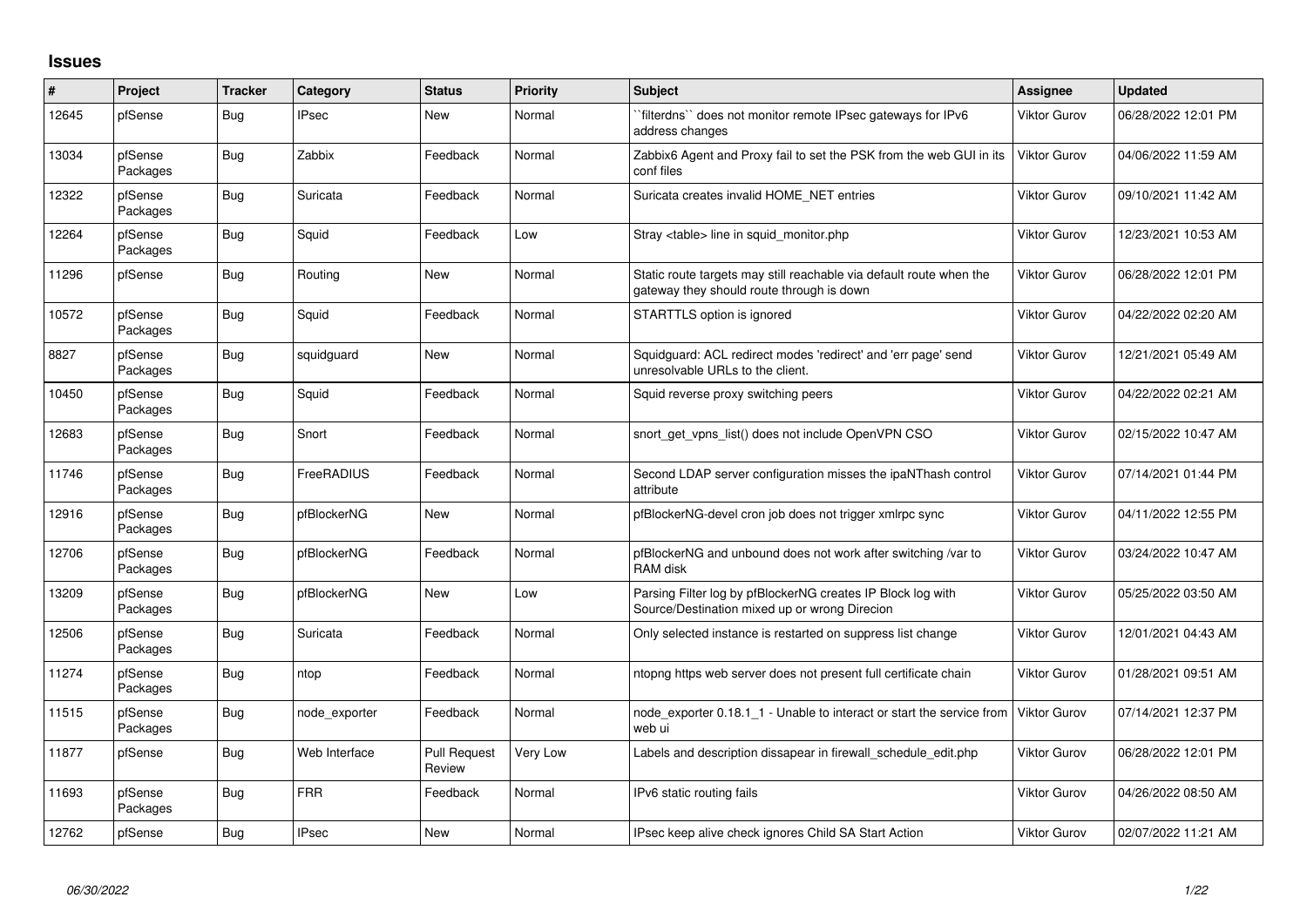| $\vert$ # | Project             | <b>Tracker</b> | Category           | <b>Status</b>                 | <b>Priority</b> | <b>Subject</b>                                                                                       | Assignee            | <b>Updated</b>      |
|-----------|---------------------|----------------|--------------------|-------------------------------|-----------------|------------------------------------------------------------------------------------------------------|---------------------|---------------------|
| 11343     | pfSense<br>Packages | Bug            | <b>BIND</b>        | Feedback                      | Low             | Invalid link to pfSense-pkg-bind changelog                                                           | <b>Viktor Gurov</b> | 04/05/2022 08:12 AM |
| 11091     | pfSense             | Bug            | Interfaces         | New                           | Normal          | Interfaces set as disabled in the configuration have an UP status in<br>the operating system at boot | <b>Viktor Gurov</b> | 06/28/2022 12:01 PM |
| 11404     | pfSense<br>Packages | <b>Bug</b>     | <b>FRR</b>         | Feedback                      | Normal          | Incorrect prefix/access lists migration on update                                                    | <b>Viktor Gurov</b> | 02/18/2021 09:49 AM |
| 6964      | pfSense<br>Packages | <b>Bug</b>     | Suricata           | Feedback                      | Normal          | Host OS Policy Assignment broken when using "Import" or "Aliases"<br>buttons                         | <b>Viktor Gurov</b> | 08/20/2021 07:52 AM |
| 12720     | pfSense             | Bug            | Rules / NAT        | <b>Pull Request</b><br>Review | Normal          | Hide the "tag" field on non-floating tabs                                                            | <b>Viktor Gurov</b> | 01/24/2022 03:11 PM |
| 11491     | pfSense<br>Packages | <b>Bug</b>     | haproxy            | Feedback                      | Normal          | haproxy-devel v0.62_2 - startup error 'httpchk'                                                      | <b>Viktor Gurov</b> | 06/22/2021 08:46 AM |
| 11135     | pfSense<br>Packages | Bug            | haproxy            | Feedback                      | High            | HAproxy OCSP reponse crontab bug                                                                     | <b>Viktor Gurov</b> | 09/10/2021 11:51 AM |
| 11756     | pfSense<br>Packages | Bug            | haproxy            | Feedback                      | Normal          | HaProxy does not transfer backend states during reload                                               | <b>Viktor Gurov</b> | 07/14/2021 01:21 PM |
| 11937     | pfSense<br>Packages | <b>Bug</b>     | haproxy            | Feedback                      | Normal          | HAproxy "Use Client-IP" option breaks Captive Portal                                                 | Viktor Gurov        | 06/22/2021 08:48 AM |
| 12225     | pfSense             | <b>Bug</b>     | Authentication     | <b>Pull Request</b><br>Review | Normal          | Group membership field is not needed for remote groups                                               | <b>Viktor Gurov</b> | 06/28/2022 12:01 PM |
| 13218     | pfSense             | Bug            | Interfaces         | <b>Pull Request</b><br>Review | Normal          | GIF-based interface MTU is assigned to parent interface on boot<br>when parent interface is a LAGG   | <b>Viktor Gurov</b> | 06/28/2022 12:01 PM |
| 3132      | pfSense             | Bug            | Gateway Monitoring | In Progress                   | Normal          | Gateway events for IPv6 affect IPv4 services and vice versa                                          | Viktor Gurov        | 06/28/2022 12:01 PM |
| 12920     | pfSense             | Bug            | Gateway Monitoring | <b>Pull Request</b><br>Review | Normal          | Gateway behavior differs when the gateway does not exist in<br>config.xml                            | <b>Viktor Gurov</b> | 06/28/2022 12:01 PM |
| 11961     | pfSense<br>Packages | <b>Bug</b>     | <b>FRR</b>         | Feedback                      | Normal          | FRR OSPF add unwanted area 0 authentication to router ospf                                           | Viktor Gurov        | 09/16/2021 10:25 PM |
| 11681     | pfSense<br>Packages | <b>Bug</b>     | <b>FRR</b>         | Feedback                      | Normal          | FRR generates invalid BFD configuration after removing interfaces                                    | <b>Viktor Gurov</b> | 07/14/2021 04:40 PM |
| 11477     | pfSense<br>Packages | Bug            | <b>FRR</b>         | Feedback                      | Normal          | FRR does not recognize some BFD options                                                              | <b>Viktor Gurov</b> | 02/26/2021 10:52 PM |
| 12965     | pfSense<br>Packages | Bug            | <b>FRR</b>         | <b>Pull Request</b><br>Review | Normal          | FRR BFD peer configuration is handled incorrectly in some cases                                      | Viktor Gurov        | 03/22/2022 08:04 AM |
| 11836     | pfSense<br>Packages | <b>Bug</b>     | <b>FRR</b>         | Assigned                      | Normal          | FRR ACCEPTFILTER unstable                                                                            | <b>Viktor Gurov</b> | 02/14/2022 07:20 AM |
| 11331     | pfSense<br>Packages | Bug            | FreeRADIUS         | Feedback                      | Normal          | FreeRADIUS latest package upgrade broke Plain Mac<br>Authentication                                  | <b>Viktor Gurov</b> | 01/30/2021 10:08 AM |
| 12673     | pfSense             | Bug            | Dashboard          | <b>Pull Request</b><br>Review | Normal          | Firewall Logs Widget fails to update at intervals below 5 seconds.                                   | Viktor Gurov        | 06/28/2022 12:01 PM |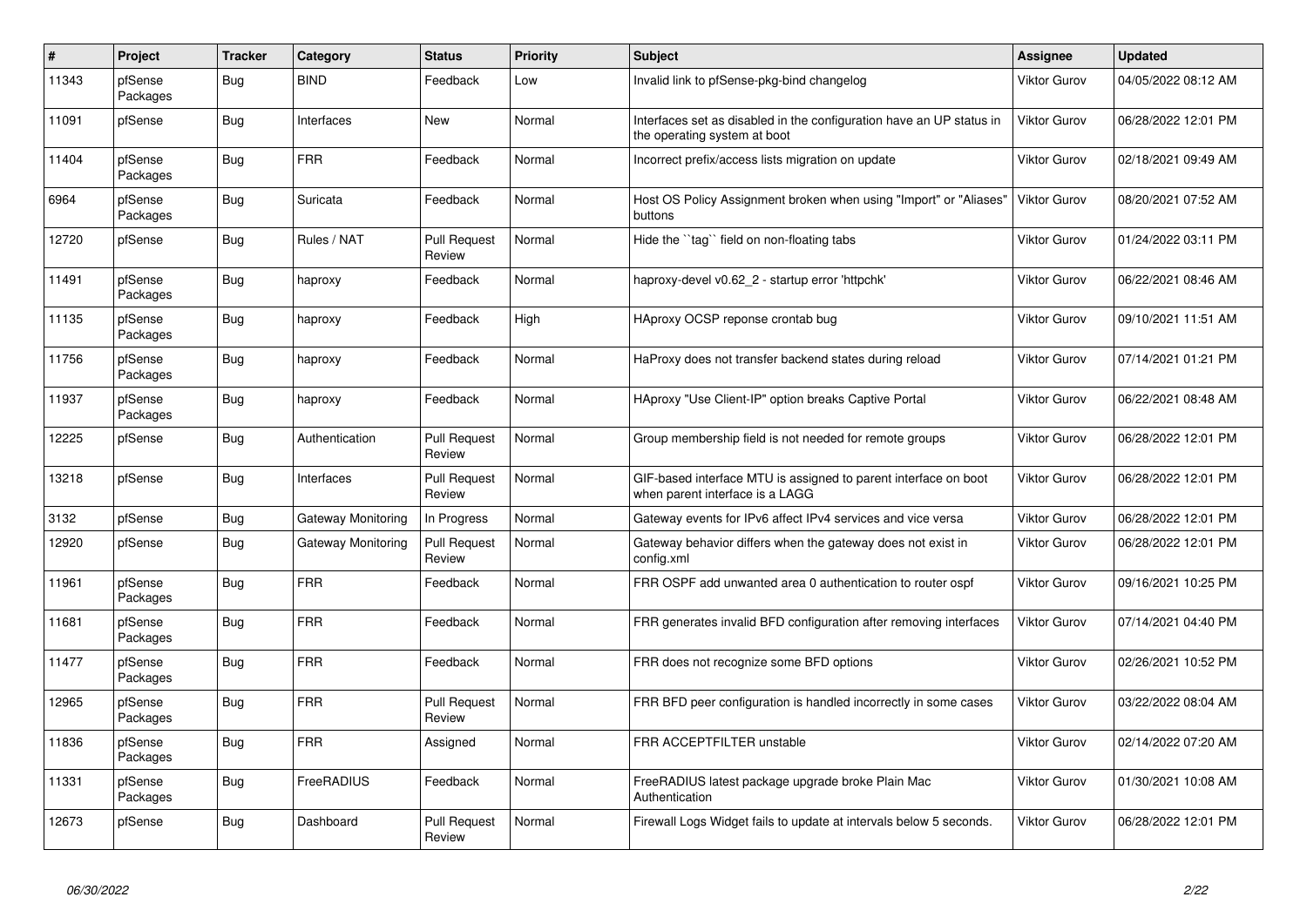| #     | Project             | <b>Tracker</b> | Category                    | <b>Status</b>                 | <b>Priority</b> | Subject                                                                                          | <b>Assignee</b>                | <b>Updated</b>      |
|-------|---------------------|----------------|-----------------------------|-------------------------------|-----------------|--------------------------------------------------------------------------------------------------|--------------------------------|---------------------|
| 11847 | pfSense<br>Packages | Bug            | <b>FRR</b>                  | Feedback                      | Normal          | Filters not applied to PEER Groups                                                               | Viktor Gurov                   | 07/30/2021 07:45 PM |
| 11180 | pfSense<br>Packages | <b>Bug</b>     | Filer                       | Feedback                      | Normal          | Filer run action for files on sync that wan't been modified                                      | Viktor Gurov                   | 01/08/2021 07:27 AM |
| 13217 | pfSense             | <b>Bug</b>     | DHCP (IPv4)                 | <b>New</b>                    | Normal          | dhclient using default pid file location which does not exist                                    | <b>Viktor Gurov</b>            | 05/26/2022 08:09 AM |
| 13102 | pfSense             | <b>Bug</b>     | IPsec                       | New                           | Normal          | Deleting an IPSec tunnel doesn't destroy the SA (SADs/SPDs),<br>causes crash in status_ipsec.php | Viktor Gurov                   | 06/28/2022 12:01 PM |
| 12385 | pfSense             | Bug            | <b>Virtual IP Addresses</b> | <b>Pull Request</b><br>Review | Normal          | deleteVIP() does not check 1:1 NAT and Outbound NAT rules                                        | <b>Viktor Gurov</b>            | 06/28/2022 12:01 PM |
| 11054 | pfSense<br>Packages | <b>Bug</b>     | FreeRADIUS                  | Assigned                      | Normal          | Check Client Certificate CN not working as described                                             | <b>Viktor Gurov</b>            | 12/14/2021 07:22 AM |
| 12206 | pfSense<br>Packages | <b>Bug</b>     | <b>NET-SNMP</b>             | Feedback                      | Normal          | Certificate Manager page doesn't show Net-SNMP used certificates                                 | <b>Viktor Gurov</b>            | 12/30/2021 09:40 AM |
| 12036 | pfSense<br>Packages | <b>Bug</b>     | Zabbix                      | Feedback                      | Normal          | Certificate Manager page do not show Zabbix used certificates                                    | Viktor Gurov                   | 07/15/2021 11:46 AM |
| 11388 | pfSense<br>Packages | <b>Bug</b>     | FreeRADIUS                  | Feedback                      | Normal          | Captive Portal authentication error with MySQL backend                                           | Viktor Gurov                   | 02/10/2021 08:54 AM |
| 4088  | pfSense<br>Packages | <b>Bug</b>     | squidguard                  | Feedback                      | Normal          | Buggy squidgurd config file is created                                                           | <b>Viktor Gurov</b>            | 01/28/2021 10:01 AM |
| 13225 | pfSense             | Bug            | Interfaces                  | New                           | Normal          | Bridges with QinQ interfaces not properly set up at boot                                         | <b>Viktor Gurov</b>            | 06/28/2022 12:01 PM |
| 12869 | pfSense<br>Packages | <b>Bug</b>     | <b>BIND</b>                 | Feedback                      | Normal          | Bind DNS Package AAAA filtering Broken on new ZFS Installs                                       | Viktor Gurov                   | 03/09/2022 12:38 PM |
| 12167 | pfSense<br>Packages | <b>Bug</b>     | <b>FRR</b>                  | Feedback                      | Normal          | BGP TCP setkey not set if neighbor is in peer group                                              | <b>Viktor Gurov</b>            | 09/16/2021 09:38 AM |
| 11098 | pfSense<br>Packages | <b>Bug</b>     | Backup                      | Feedback                      | Normal          | Backup Files and Directories plugin crashes firewall if /root specified<br>as backup location    | <b>Viktor Gurov</b>            | 12/23/2021 10:45 AM |
| 12101 | pfSense<br>Packages | <b>Bug</b>     | arpwatch                    | Assigned                      | Normal          | ArpWatch Suppression Mac for "flip-flop" not suppressing                                         | <b>Viktor Gurov</b>            | 10/09/2021 07:19 PM |
| 12623 | pfSense<br>Packages | <b>Bug</b>     | <b>ACME</b>                 | New                           | Normal          | acme.sh package   DNS-ISPConfig settings                                                         | Viktor Gurov                   | 03/10/2022 03:42 PM |
| 12670 | pfSense<br>Packages | Bug            | <b>ACME</b>                 | New                           | Normal          | ACME package writes credentials to system log                                                    | Viktor Gurov                   | 03/07/2022 10:58 AM |
| 13298 | pfSense             | Bug            | Dynamic DNS                 | Pull Request<br>Review        | Normal          | Dynv6 does not check response code when updating                                                 | <b>Tiago Beling</b><br>d'Avila | 06/28/2022 12:01 PM |
| 13114 | pfSense<br>Packages | <b>Bug</b>     | <b>BIND</b>                 | Feedback                      | Normal          | BIND calls rndc in rc_stop when named is not running                                             | <b>Stuart Wyatt</b>            | 05/04/2022 12:41 PM |
| 11352 | pfSense             | <b>Bug</b>     | FreeBSD                     | New                           | Low             | CTF types > 2^15 in the pfSense kernel config results in DTrace<br>failing                       | Scott Long                     | 03/17/2021 02:52 AM |
| 8179  | pfSense             | <b>Bug</b>     | DHCP (IPv4)                 | Feedback                      | Normal          | Incorrect reverse DNS zone in DHCP server config for<br>non-octet-aligned subnet mask            | Renato Botelho                 | 02/09/2022 11:17 PM |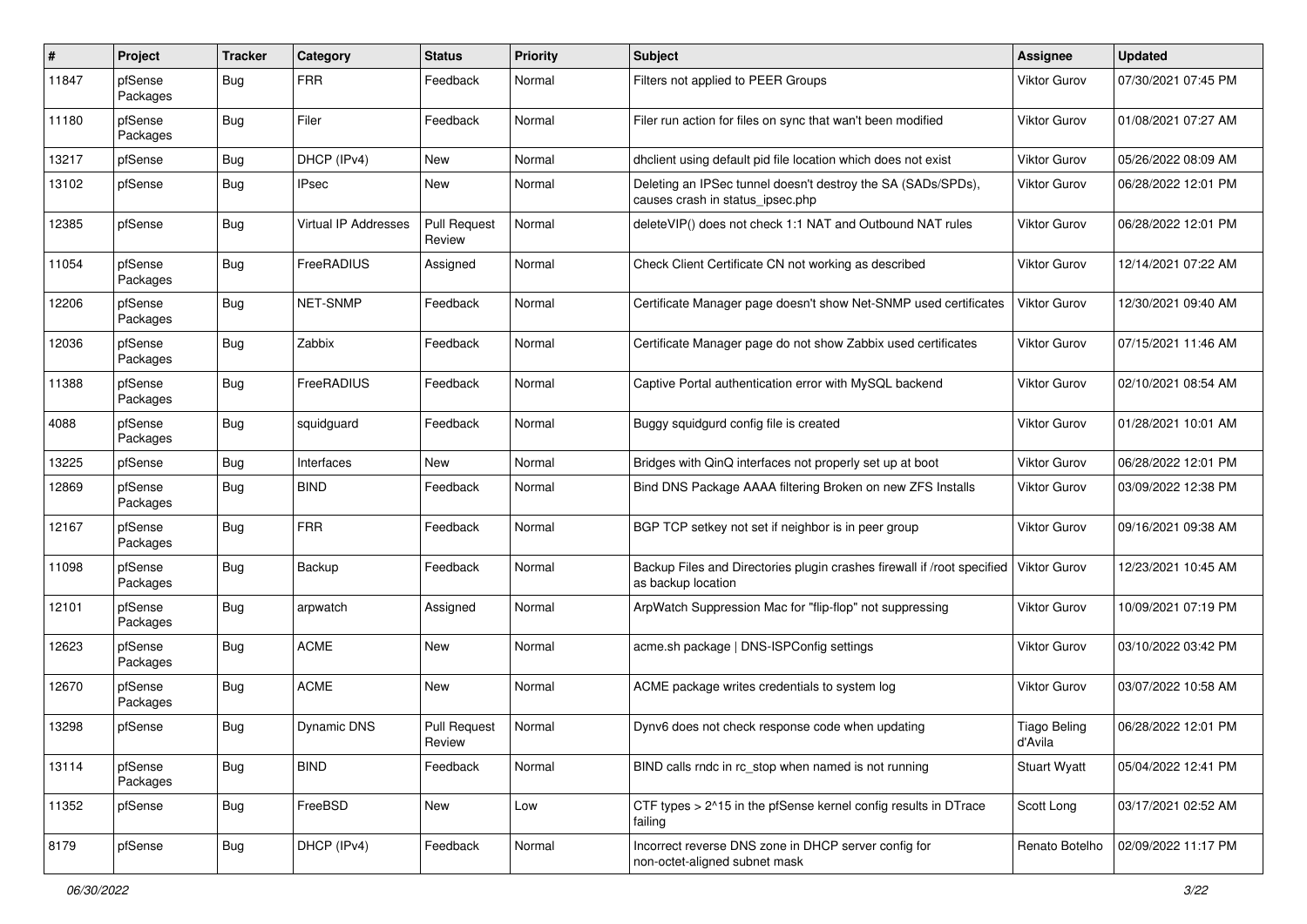| #     | Project             | <b>Tracker</b> | Category                            | <b>Status</b>                 | <b>Priority</b> | <b>Subject</b>                                                                                              | <b>Assignee</b>              | <b>Updated</b>      |
|-------|---------------------|----------------|-------------------------------------|-------------------------------|-----------------|-------------------------------------------------------------------------------------------------------------|------------------------------|---------------------|
| 13317 | pfSense             | <b>Bug</b>     | PHP Interpreter                     | Feedback                      | Normal          | `array filter`` PHP Errors in ``interfaces.inc``                                                            | Reid Linnemann               | 06/30/2022 11:46 AM |
| 13282 | pfSense Plus        | <b>Bug</b>     | Aliases / Tables                    | <b>New</b>                    | Normal          | FQDN Aliases Break if an Invalid Domain is Present in the Chain                                             | Reid Linnemann               | 06/18/2022 03:12 PM |
| 13226 | pfSense             | <b>Bug</b>     | <b>Captive Portal</b>               | Confirmed                     | Normal          | Captive Portal doesn't disconnect established OpenVPN link                                                  | Reid Linnemann               | 05/30/2022 10:38 AM |
| 13215 | pfSense             | <b>Bug</b>     | <b>Captive Portal</b>               | Assigned                      | Normal          | Allowed MAC/IP/Hostname traffic counts for authorized users                                                 | Reid Linnemann               | 05/31/2022 05:31 PM |
| 9296  | pfSense             | Bug            | Aliases / Tables                    | Confirmed                     | Low             | Alias content is sometimes incomplete when mixing FQDN and IP<br>address                                    | Reid Linnemann               | 06/18/2022 03:12 PM |
| 4451  | pfSense             | Bug            | DHCP (IPv4)                         | <b>New</b>                    | Low             | Status DHCP Leases shows double entries for static entries without<br>IP address                            | <b>Phillip Davis</b>         | 05/21/2022 04:55 PM |
| 12547 | pfSense             | <b>Bug</b>     | <b>Operating System</b>             | Feedback                      | Normal          | unsheduled system reboot/crash                                                                              | Mateusz Guzik                | 12/01/2021 01:20 PM |
| 12849 | pfSense             | Bug            | <b>Operating System</b>             | New                           | Normal          | pfsync kernel crash on reboot                                                                               | Mateusz Guzik                | 02/22/2022 02:02 PM |
| 12079 | pfSense             | <b>Bug</b>     | <b>IGMP Proxy</b>                   | <b>New</b>                    | Normal          | IGMPProxy: kernel panic, Sleeping thread owns a non-sleepable<br>lock                                       | Mateusz Guzik                | 06/28/2022 12:01 PM |
| 13014 | pfSense             | <b>Bug</b>     | <b>IPsec</b>                        | <b>New</b>                    | Normal          | Charon. vici can get in a bad state                                                                         | Mateusz Guzik                | 06/28/2022 12:01 PM |
| 12144 | pfSense             | Bug            | <b>Operating System</b>             | In Progress                   | Normal          | Bug in "df -t" filtering if two filesystems use the same mountpoint                                         | Mateusz Guzik                | 09/10/2021 10:07 AM |
| 9349  | pfSense             | <b>Bug</b>     | <b>IPsec</b>                        | Confirmed                     | Normal          | IPSec service start/stop/restart fails after settings change                                                | <b>Markus</b><br>Stockhausen | 10/30/2020 01:33 PM |
| 7996  | pfSense             | Bug            | Web Interface                       | Pull Request<br>Review        | Very Low        | Unnecessary link tag in login page                                                                          | Marcos<br>Mendoza            | 06/28/2022 12:01 PM |
| 13243 | pfSense             | <b>Bug</b>     | OpenVPN                             | <b>Pull Request</b><br>Review | Normal          | OpenVPN status for multi-user VPN shows info icon to display<br>RADIUS rules when there are none to display | Marcos<br>Mendoza            | 06/28/2022 12:01 PM |
| 10708 | pfSense             | <b>Bug</b>     | Upgrade                             | <b>New</b>                    | Normal          | ZFS bootpool boot symlink issue                                                                             | Luiz Souza                   | 03/08/2021 07:03 AM |
| 8611  | pfSense             | <b>Bug</b>     | Interfaces                          | In Progress                   | Normal          | unable to receive IPv6 RA's on SG-1000, default route lost                                                  | Luiz Souza                   | 02/01/2021 03:31 PM |
| 6023  | pfSense<br>Packages | Bug            | Suricata                            | <b>New</b>                    | Low             | Traffic Shaper (pfsense 2.3) Suricata V3.0 Inline Mode Operation                                            | Luiz Souza                   | 04/15/2016 05:59 AM |
| 6220  | pfSense             | <b>Bug</b>     | <b>Operating System</b>             | Confirmed                     | Normal          | state mismatch with host-initiated traffic matching binat to IP not<br>locally assigned                     | Luiz Souza                   | 06/08/2016 09:23 AM |
| 10875 | pfSense             | <b>Bug</b>     | Gateways                            | New                           | Normal          | PPP periodic reset does not fully restore gateway group round-robin<br>functionality                        | Luiz Souza                   | 11/05/2020 07:44 AM |
| 8100  | pfSense             | <b>Bug</b>     | CARP                                | <b>New</b>                    | Normal          | pfsync Initially Deletes States on Primary for Connections<br>Established through Secondary                 | Luiz Souza                   | 02/08/2022 12:59 PM |
| 3824  | pfSense             | <b>Bug</b>     | <b>Traffic Shaper</b><br>(Limiters) | Confirmed                     | Normal          | Limiters on bridge break traffic outside locally-configured IP subnets                                      | Luiz Souza                   | 11/03/2016 07:16 PM |
| 7389  | pfSense             | <b>Bug</b>     | <b>Traffic Shaper</b><br>(Limiters) | In Progress                   | Normal          | Limiter does not work with transparent proxy                                                                | Luiz Souza                   | 02/01/2021 03:31 PM |
| 8013  | pfSense             | <b>Bug</b>     | <b>IPsec</b>                        | <b>New</b>                    | Normal          | IPsec MSS clamping value shared for IPv4 and IPv6                                                           | Luiz Souza                   | 10/28/2021 01:37 PM |
| 8964  | pfSense             | <b>Bug</b>     | <b>IPsec</b>                        | New                           | High            | IPsec async cryptography advanced setting - TCP traffic not<br>passing through                              | Luiz Souza                   | 12/08/2020 12:09 PM |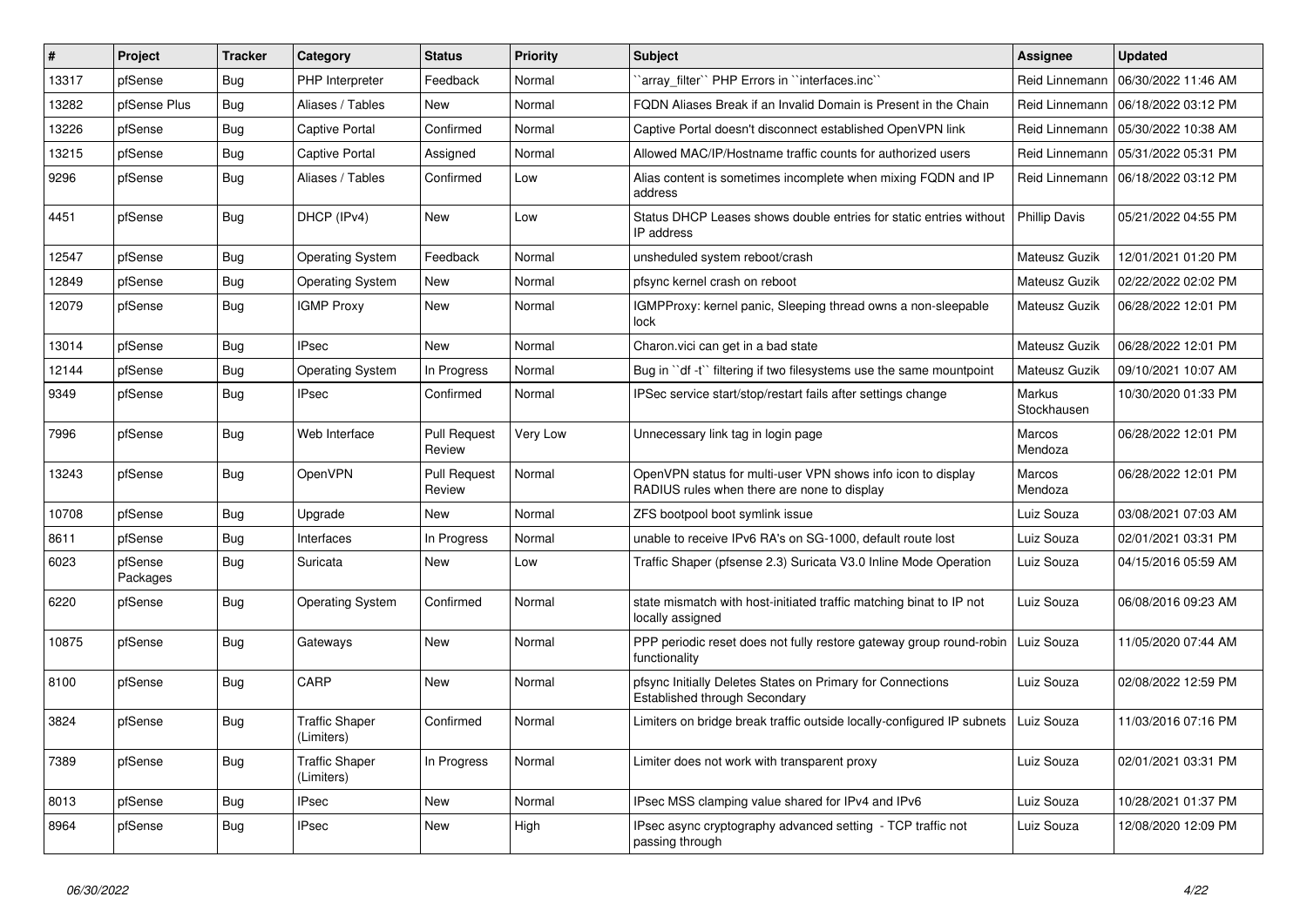| #     | Project             | <b>Tracker</b> | Category                            | <b>Status</b>                 | <b>Priority</b> | <b>Subject</b>                                                                                                                                 | <b>Assignee</b> | <b>Updated</b>      |
|-------|---------------------|----------------|-------------------------------------|-------------------------------|-----------------|------------------------------------------------------------------------------------------------------------------------------------------------|-----------------|---------------------|
| 8815  | pfSense             | <b>Bug</b>     | Interfaces                          | New                           | Normal          | IP addresses are removed from interfaces when link is lost and<br>either IPv4 or IPv6 is dynamic                                               | Luiz Souza      | 07/21/2021 07:49 AM |
| 11626 | pfSense Plus        | Bug            | Authentication                      | New                           | Normal          | Google LDAP connection failed due to lack of SNI for TLS 1.3                                                                                   | Luiz Souza      | 06/27/2022 07:23 AM |
| 4479  | pfSense             | Bug            | <b>Operating System</b>             | New                           | Normal          | Firewall rules won't match GRE interface after applying IPSEC<br>transport encryption on GRE tunnel                                            | Luiz Souza      | 08/20/2021 08:46 AM |
| 4298  | pfSense             | Bug            | <b>SNMP</b>                         | Assigned                      | Very Low        | Excessive errors from snmpd                                                                                                                    | Luiz Souza      | 09/13/2020 08:21 AM |
| 8192  | pfSense             | <b>Bug</b>     | Gateway Monitoring                  | New                           | Low             | dpinger - Change in ISP link-local IPv6 address drops connectivity                                                                             | Luiz Souza      | 11/05/2020 07:31 AM |
| 1819  | pfSense             | <b>Bug</b>     | <b>DNS Resolver</b>                 | <b>New</b>                    | Normal          | DNS Resolver Not Registering DHCP Server Specified Domain<br>Name                                                                              | Luiz Souza      | 04/28/2022 01:53 PM |
| 6295  | pfSense             | <b>Bug</b>     | <b>Traffic Shaper</b><br>(Limiters) | <b>New</b>                    | Normal          | Crash upon applying CODELQ to untagged parent interface when<br>also applied to daughter VLAN                                                  | Luiz Souza      | 08/20/2019 02:44 PM |
| 8324  | pfSense             | <b>Bug</b>     | Hardware / Drivers                  | <b>New</b>                    | Normal          | bxe cards require promisc for OSPF                                                                                                             | Luiz Souza      | 05/25/2020 03:19 PM |
| 6333  | pfSense             | <b>Bug</b>     | Gateway Monitoring                  | Confirmed                     | Normal          | Bootup starts/restarts dpinger multiple times                                                                                                  | Luiz Souza      | 11/16/2020 01:11 PM |
| 4406  | pfSense             | Bug            | <b>Operating System</b>             | Confirmed                     | Normal          | ALTQ problems with wireless cloned interfaces                                                                                                  | Luiz Souza      | 11/19/2015 12:06 AM |
| 9123  | pfSense             | Bug            | Interfaces                          | Feedback                      | Very High       | Adding/configuring vlan on ixl-devices causes ag add macvlan err<br>-53, ag error 14                                                           | Luiz Souza      | 05/16/2022 07:57 AM |
| 7235  | pfSense             | <b>Bug</b>     | <b>IPsec</b>                        | New                           | Normal          | 4860 has not got significant IPsec performance rising with enabled<br>HW acceleration                                                          | Luiz Souza      | 12/18/2021 04:32 PM |
| 13323 | pfSense             | <b>Bug</b>     | Captive Portal                      | <b>New</b>                    | Normal          | Captive Portal breaks policy based routing for mac address<br>bypassed clients after upgrade to 22.05                                          | Kristof Provost | 06/30/2022 09:46 AM |
| 13303 | pfSense             | <b>Bug</b>     | <b>Dynamic DNS</b>                  | <b>Pull Request</b><br>Review | Normal          | DynDNS - DNSExit no longer working                                                                                                             | Koen Zomers     | 06/28/2022 12:01 PM |
| 11797 | pfSense<br>Packages | <b>Bug</b>     | <b>Status Traffic Totals</b>        | New                           | Normal          | Traffic Totals lost upon reboot when using a ramdisk for /var and<br>/tmp                                                                      | John Cornwell   | 04/10/2021 06:27 PM |
| 13272 | pfSense             | <b>Bug</b>     | <b>Captive Portal</b>               | <b>Pull Request</b><br>Review | Very Low        | Voucher CSV output has leading space before voucher code                                                                                       | Jim Pingle      | 06/28/2022 12:01 PM |
| 13240 | pfSense             | <b>Bug</b>     | Rules / NAT                         | <b>New</b>                    | Normal          | User is forced to pick an NPt destination IPv6 prefix length even<br>when choosing a drop-down entry which contains a defined prefix<br>length | Jim Pingle      | 06/28/2022 12:01 PM |
| 13132 | pfSense             | <b>Bug</b>     | Backup / Restore                    | <b>New</b>                    | Normal          | Two SSHDATA Sections in Restored Config Breaks Unit                                                                                            | Jim Pingle      | 06/29/2022 07:53 AM |
| 9335  | pfSense<br>Packages | <b>Bug</b>     | haproxy                             | Feedback                      | Normal          | Stored XSS in HAProxy / haproxy listeners edit.php                                                                                             | Jim Pingle      | 02/18/2019 09:35 AM |
| 12811 | pfSense             | <b>Bug</b>     | Gateway Monitoring                  | New                           | Normal          | Services are not restarted when PPP interfaces connect                                                                                         | Jim Pingle      | 06/30/2022 03:18 AM |
| 13258 | pfSense             | <b>Bug</b>     | Console Menu                        | <b>Pull Request</b><br>Review | Low             | secret menu option 100                                                                                                                         | Jim Pingle      | 06/28/2022 12:01 PM |
| 13228 | pfSense             | <b>Bug</b>     | Interfaces                          | New                           | Normal          | Recovering interface gateway may not be added back into gateway<br>groups and rules when expected                                              | Jim Pingle      | 06/29/2022 04:31 PM |
| 13089 | pfSense             | <b>Bug</b>     | OpenVPN                             | New                           | Normal          | OpenVPN: fix some netbios options were preserved even if teh<br>Netbios option was unchecked                                                   | Jim Pingle      | 04/22/2022 11:06 AM |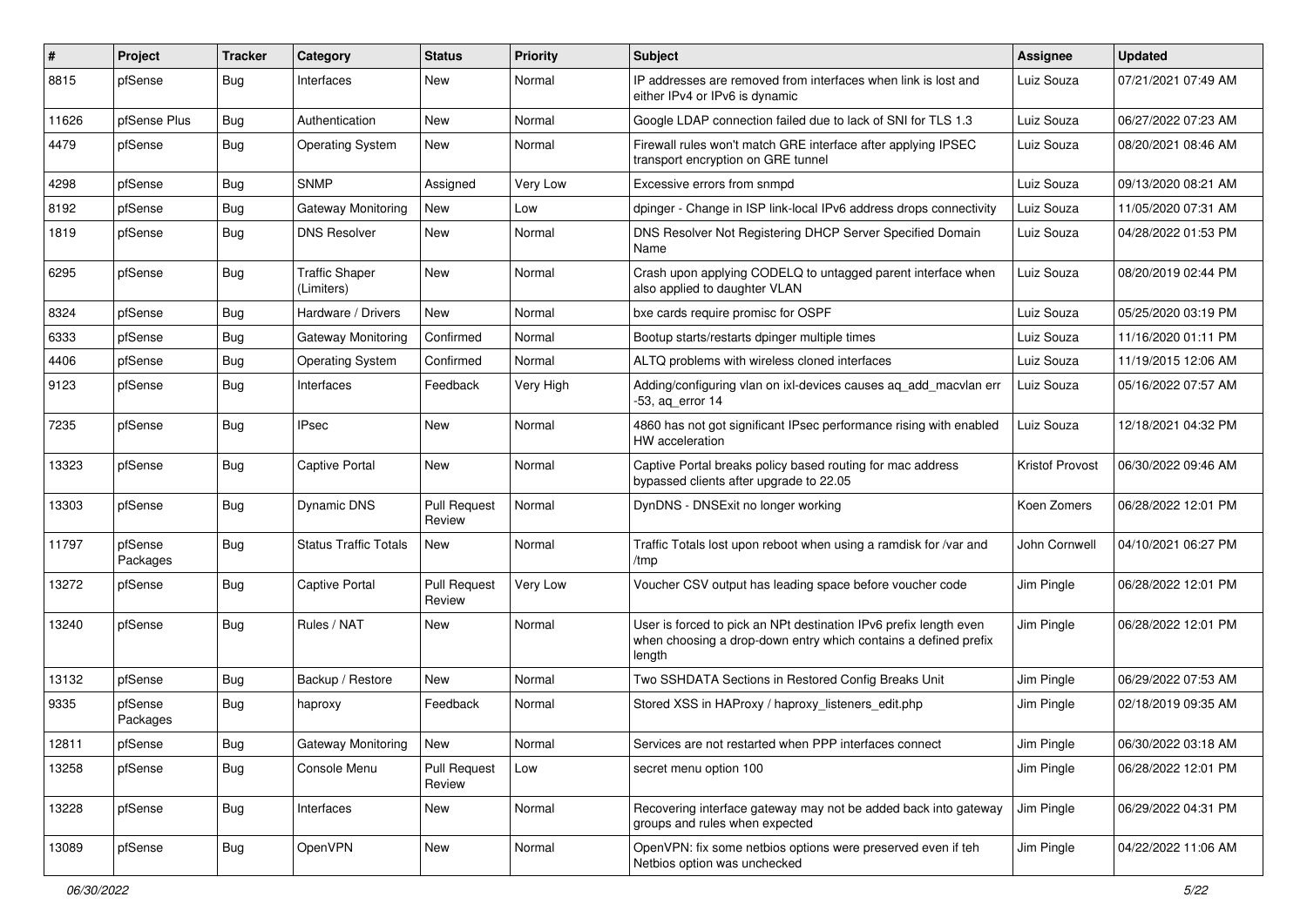| ∦     | Project             | <b>Tracker</b> | Category                     | <b>Status</b> | Priority | <b>Subject</b>                                                                                                                        | <b>Assignee</b>      | <b>Updated</b>      |
|-------|---------------------|----------------|------------------------------|---------------|----------|---------------------------------------------------------------------------------------------------------------------------------------|----------------------|---------------------|
| 13090 | pfSense             | Bug            | OpenVPN                      | New           | Normal   | OpenVPN: do not use legacy deprecated netbios settings                                                                                | Jim Pingle           | 04/22/2022 11:19 AM |
| 8380  | pfSense             | <b>Bug</b>     | OpenVPN                      | New           | Normal   | OpenVPN RADIUS password length is not constant                                                                                        | Jim Pingle           | 07/17/2020 11:46 AM |
| 13088 | pfSense             | <b>Bug</b>     | <b>OpenVPN</b>               | New           | Normal   | OpenVPN Client Overrides: properly hide/show form fields                                                                              | Jim Pingle           | 06/08/2022 09:15 AM |
| 12475 | pfSense<br>Packages | <b>Bug</b>     | OpenVPN Client<br>Export     | Feedback      | Normal   | OpenVPN Client Export does not show certificate without private<br>key                                                                | Jim Pingle           | 02/17/2022 08:24 AM |
| 13318 | pfSense             | <b>Bug</b>     | Web Interface                | Feedback      | Low      | NDP Table not showing hostname                                                                                                        | Jim Pingle           | 06/29/2022 12:16 PM |
| 11539 | pfSense             | Bug            | <b>IPsec</b>                 | Feedback      | Normal   | Mobile IPsec "split_include" value of 0.0.0.0/0 causes some clients<br>to fail                                                        | Jim Pingle           | 06/28/2022 12:01 PM |
| 8315  | pfSense<br>Packages | Bug            | Mail report                  | Feedback      | Normal   | Mail Report mail report send() behavior different than<br>notify_via_smtp()                                                           | Jim Pingle           | 09/24/2019 10:12 AM |
| 12335 | pfSense             | Bug            | <b>IPsec</b>                 | <b>New</b>    | Normal   | <b>IPsec DNS inefficiency</b>                                                                                                         | Jim Pingle           | 06/28/2022 12:01 PM |
| 11345 | pfSense<br>Packages | <b>Bug</b>     | <b>FRR</b>                   | Feedback      | Normal   | FRR-OSPF - No "prefix-list" possible                                                                                                  | Jim Pingle           | 02/04/2021 11:03 PM |
| 10294 | pfSense<br>Packages | <b>Bug</b>     | <b>FRR</b>                   | <b>New</b>    | Normal   | FRR Route Counts Incorrect on Status Page                                                                                             | Jim Pingle           | 02/26/2020 11:08 AM |
| 8516  | pfSense<br>Packages | Bug            | FreeRADIUS                   | <b>New</b>    | Normal   | FreeRADIUS requires settings re-saved after pfSense upgrade                                                                           | Jim Pingle           | 12/31/2021 05:58 PM |
| 11204 | pfSense<br>Packages | <b>Bug</b>     | NET-SNMP                     | Feedback      | Normal   | Fix net-snmp logging to syslog                                                                                                        | Jim Pingle           | 03/19/2021 05:10 AM |
| 13310 | pfSense             | <b>Bug</b>     | Rules / NAT                  | Feedback      | Normal   | Each line in the NPt destination IPv6 prefix list also contains the<br>network of the previous line when multiple choices are present | Jim Pingle           | 06/28/2022 12:01 PM |
| 13309 | pfSense<br>Packages | Bug            | Cron                         | Feedback      | Normal   | Cron validation prevents special strings such as @reboot                                                                              | Jim Pingle           | 06/28/2022 08:22 AM |
| 9889  | pfSense             | Bug            | Certificates                 | <b>New</b>    | Very Low | CRL check for Intermediate CA CRLs fails                                                                                              | Jim Pingle           | 11/08/2019 11:03 AM |
| 12942 | pfSense             | <b>Bug</b>     | Gateways                     | New           | Normal   | Code to kill states for old gateway when reconnecting an interface is<br>incorrect                                                    | Jim Pingle           | 06/28/2022 12:01 PM |
| 6624  | pfSense             | <b>Bug</b>     | <b>IPsec</b>                 | Confirmed     | Normal   | changes in IPsec config should down the connection                                                                                    | Jim Pingle           | 08/02/2021 12:08 PM |
| 11997 | pfSense<br>Packages | Bug            | <b>IPsec Profile Wizard</b>  | New           | Normal   | Add Support for Android Strongswan Profiles in the Profile Wizard                                                                     | Jim Pingle           | 07/10/2021 07:51 PM |
| 6026  | pfSense             | <b>Bug</b>     | Rules / NAT                  | <b>New</b>    | Low      | webinterface, firewall rules, wrapping of columns or visible<br>(horizontal) scrollbar needed when contents doesnt fit                | Jared Dillard        | 08/20/2019 03:40 PM |
| 7400  | pfSense             | Bug            | <b>Traffic Graphs</b>        | Assigned      | Normal   | Traffic Graphs show bad data on 2.3.3 1                                                                                               | Jared Dillard        | 12/31/2021 05:47 PM |
| 7267  | pfSense<br>Packages | <b>Bug</b>     | <b>Status Traffic Totals</b> | New           | Normal   | Status Traffic Totals - Stacked Bar - Scale not high enough                                                                           | <b>Jared Dillard</b> | 11/18/2020 07:38 AM |
| 10429 | pfSense<br>Packages | Bug            | <b>Status Traffic Totals</b> | New           | Normal   | Status Traffic Total broken 2.4.5                                                                                                     | Jared Dillard        | 02/27/2021 07:55 PM |
| 5367  | pfSense             | <b>Bug</b>     | Web Interface                | New           | Normal   | Safari repeatedly tries to reload dashboard                                                                                           | Jared Dillard        | 08/22/2016 11:08 AM |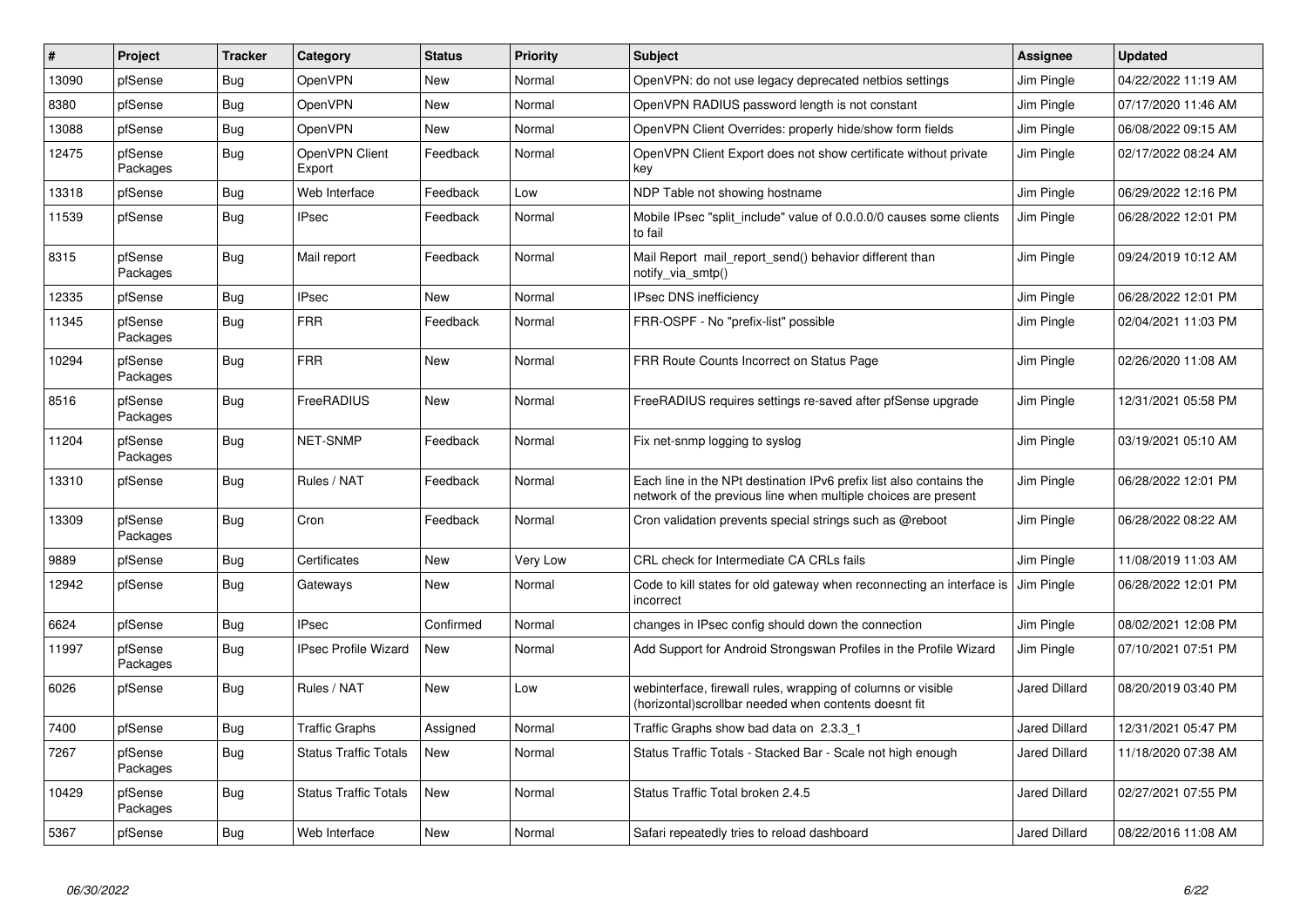| #     | Project             | <b>Tracker</b> | Category                            | <b>Status</b>                 | Priority       | <b>Subject</b>                                                                                                                          | <b>Assignee</b>        | <b>Updated</b>      |
|-------|---------------------|----------------|-------------------------------------|-------------------------------|----------------|-----------------------------------------------------------------------------------------------------------------------------------------|------------------------|---------------------|
| 9537  | pfSense<br>Packages | <b>Bug</b>     | <b>Status Traffic Totals</b>        | New                           | Normal         | One month offset in displayed data between time changes                                                                                 | Jared Dillard          | 05/01/2020 08:27 AM |
| 7387  | pfSense             | Bug            | Dashboard                           | <b>New</b>                    | Low            | New Traffic Graph in dashboard resets inverted view to normal view                                                                      | <b>Jared Dillard</b>   | 12/11/2021 08:14 PM |
| 10892 | pfSense             | Bug            | Rules / NAT                         | <b>New</b>                    | Low            | Large number of VLAN/LANs make floating rules are to read                                                                               | <b>Jared Dillard</b>   | 02/01/2021 03:29 PM |
| 1675  | pfSense             | Bug            | Captive Portal                      | <b>New</b>                    | Normal         | Captive portal logout problems with pop-up blockers.                                                                                    | Jared Dillard          | 03/28/2016 01:37 PM |
| 6696  | pfSense             | <b>Bug</b>     | <b>Traffic Shaper</b><br>(ALTQ)     | <b>New</b>                    | Low            | Add configure link to Status > Queues error message if traffic<br>shaping not configured                                                | Jared Dillard          | 08/21/2019 08:55 AM |
| 6993  | pfSense             | Bug            | OpenVPN                             | <b>New</b>                    | Normal         | OpenVPN status error during CARP state transition                                                                                       | James Webb             | 12/31/2021 05:44 PM |
| 8072  | pfSense             | Bug            | <b>Traffic Shaper</b><br>(Limiters) | <b>New</b>                    | Normal         | Limiter / Queue mask issues?                                                                                                            | Ivor Kreso             | 11/08/2017 07:56 PM |
| 13214 | pfSense<br>Packages | <b>Bug</b>     | node exporter                       | <b>Pull Request</b><br>Review | Normal-package | AttributeError: 'NoneType' object has no attribute 'text'                                                                               | lan Grindley           | 05/25/2022 08:20 AM |
| 6167  | pfSense             | <b>Bug</b>     | <b>IPsec</b>                        | Confirmed                     | Normal         | IPsec IPComp not working                                                                                                                | George<br>Neville-Neil | 09/22/2020 06:07 PM |
| 6873  | pfSense             | <b>Bug</b>     | DHCP (IPv6)                         | <b>New</b>                    | Low            | radvd - Too many addresses in RDNSS section when previously<br>using DHCPv6                                                             | Dominic<br>McKeown     | 06/06/2018 10:45 AM |
| 13261 | pfSense<br>Packages | <b>Bug</b>     | sudo                                | Feedback                      | Normal         | Input validation rejects empty "sudo" command list, but GUI text<br>says it can be empty                                                | Christopher<br>Cope    | 06/27/2022 07:19 AM |
| 12608 | pfSense<br>Packages | <b>Bug</b>     | WireGuard                           | New                           | High           | WireGuard tunnels monitored by dpinger causing system to stop<br>routing completely in certain situations                               | Christian<br>McDonald  | 12/16/2021 03:14 PM |
| 13115 | pfSense<br>Packages | <b>Bug</b>     | WireGuard                           | Feedback                      | Normal         | WireGuard panic due to KBI changes in "'udp_tun_func_t()'"                                                                              | Christian<br>McDonald  | 05/15/2022 10:47 AM |
| 12715 | pfSense             | Bug            | Authentication                      | <b>New</b>                    | Normal         | Long system startup time when LDAP is configured and unavailable<br>during startup.                                                     | Christian<br>McDonald  | 01/24/2022 05:50 AM |
| 12760 | pfSense<br>Packages | <b>Bug</b>     | WireGuard                           | <b>New</b>                    | Normal         | Link-local addresses disallowed on Wireguard interfaces                                                                                 | Christian<br>McDonald  | 02/07/2022 03:50 AM |
| 12924 | pfSense<br>Packages | <b>Bug</b>     | WireGuard                           | New                           | Normal         | DNS Resolver WireGuard ACL Inconsistency                                                                                                | Christian<br>McDonald  | 04/10/2022 10:36 AM |
| 13093 | pfSense             | <b>Bug</b>     | Authentication                      | In Progress                   | Normal         | LDAP authentication fails with extended query and RFC2307 group<br>lookups enabled                                                      | Chris Linstruth        | 06/28/2022 06:09 PM |
| 13095 | pfSense<br>Packages | <b>Bug</b>     | Snort                               | Feedback                      | Normal         | Snort VRT change in Shared Object Rules path name results in<br>failure to extract and update Snort Shared Object Rules when<br>enabled | <b>Bill Meeks</b>      | 04/25/2022 12:22 PM |
| 12979 | pfSense<br>Packages | i Bug          | Snort                               | Pull Request<br>Review        | High           | Snort Rules Update Process Using Deprecated FreeBSD<br><b>Subdirectory Name</b>                                                         | <b>Bill Meeks</b>      | 03/24/2022 09:02 AM |
| 12767 | pfSense<br>Packages | Bug            | Avahi                               | New                           | Normal         | "Package radavahi-daemon does does not exist in current<br>pfSense version and it has been removed" message on pfSense<br>2.7 restore   |                        | 02/07/2022 11:28 AM |
| 13253 | pfSense             | <b>Bug</b>     | DHCP (IPv6)                         | New                           | Normal         | dhcp6c" is not restarted when applying settings when multiple<br>WANs are configured for DHCP6                                          |                        | 06/28/2022 12:01 PM |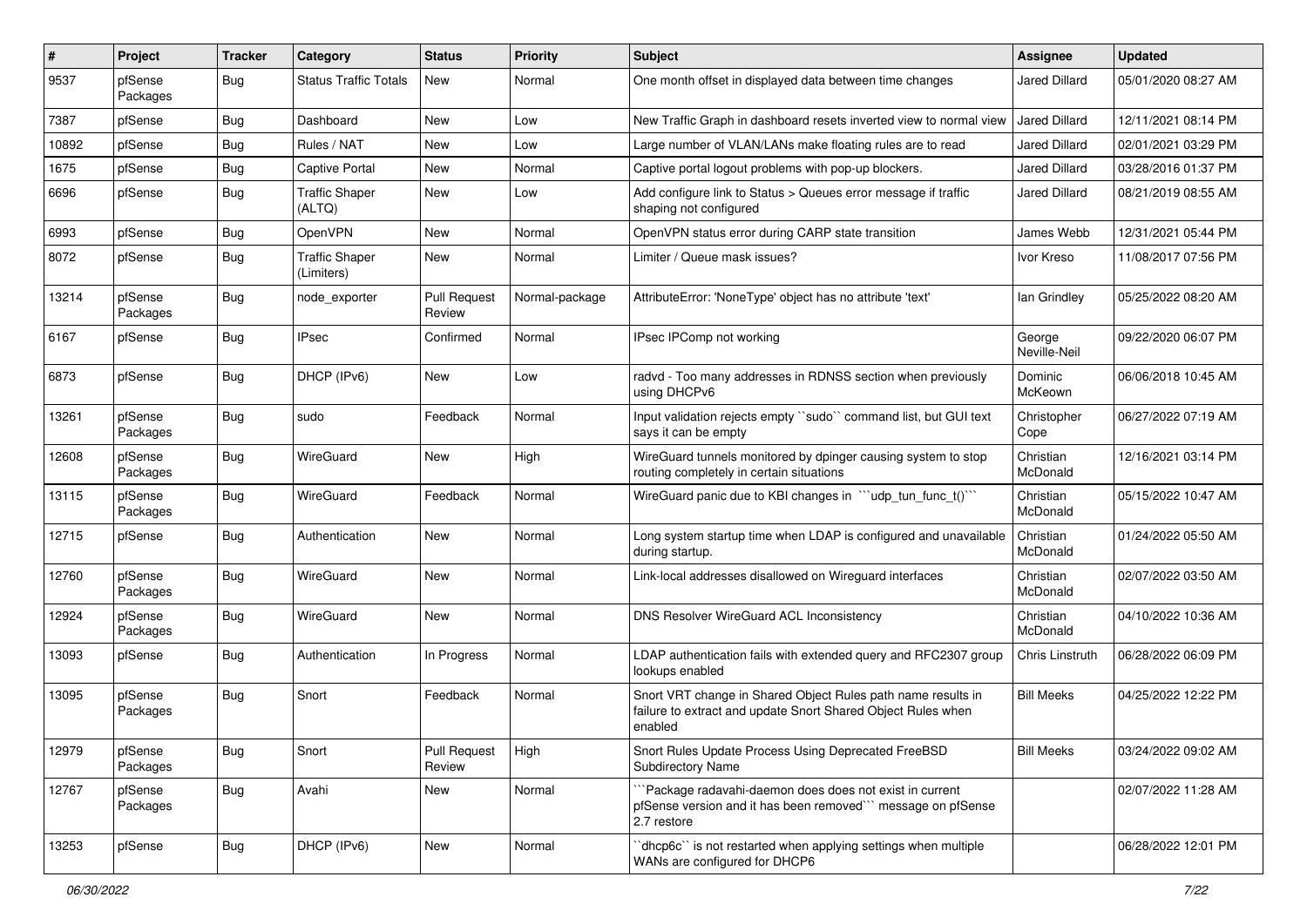| $\vert$ # | Project             | <b>Tracker</b> | Category               | <b>Status</b> | <b>Priority</b> | <b>Subject</b>                                                                                                                                         | <b>Assignee</b> | <b>Updated</b>      |
|-----------|---------------------|----------------|------------------------|---------------|-----------------|--------------------------------------------------------------------------------------------------------------------------------------------------------|-----------------|---------------------|
| 12130     | pfSense<br>Packages | <b>Bug</b>     | Zeek                   | <b>New</b>    | Normal          | Zeek fails to start                                                                                                                                    |                 | 07/15/2021 02:00 AM |
| 12009     | pfSense<br>Packages | <b>Bug</b>     | Zabbix                 | <b>New</b>    | Normal          | Zabbix Agent starts twice by /etc/rc.start_packages                                                                                                    |                 | 06/08/2021 01:35 AM |
| 13128     | pfSense<br>Packages | <b>Bug</b>     | Zabbix                 | <b>New</b>    | Normal          | Zabbix Agent 6: HA Server Setup                                                                                                                        |                 | 05/05/2022 01:55 AM |
| 11953     | pfSense             | Bug            | <b>IGMP Proxy</b>      | New           | Normal          | XG-1541 crashes when igmpproxy is enabled and network<br>interfaces status change                                                                      |                 | 05/24/2021 04:55 PM |
| 13141     | pfSense<br>Packages | <b>Bug</b>     | squidguard             | <b>New</b>    | Normal          | wrong page squidguard block                                                                                                                            |                 | 05/09/2022 05:33 PM |
| 8566      | pfSense             | Bug            | CARP                   | <b>New</b>    | Normal          | Wrong IPv6 source in NS request in case using of IPv6 alias                                                                                            |                 | 06/12/2018 01:26 PM |
| 7986      | pfSense             | <b>Bug</b>     | Wireless               | <b>New</b>    | Normal          | WLAN card no longer properly initialized under 2.4.0                                                                                                   |                 | 06/19/2020 08:08 AM |
| 8464      | pfSense             | Bug            | Wireless               | <b>New</b>    | Very Low        | Wireless USB card does not connect to WiFi automatically after<br>reboot/halt                                                                          |                 | 06/19/2020 03:44 AM |
| 12178     | pfSense<br>Packages | <b>Bug</b>     | <b>WireGuard</b>       | <b>New</b>    | Low             | WireGuard always shows 'Configuring WireGuard tunnelsdone.'<br>message on boot                                                                         |                 | 07/30/2021 06:58 AM |
| 1186      | pfSense             | Bug            | <b>RRD Graphs</b>      | Confirmed     | Normal          | When in pure routing mode the rrd graphs are blank                                                                                                     |                 | 09/16/2015 04:31 PM |
| 9626      | pfSense             | <b>Bug</b>     | Web Interface          | <b>New</b>    | Normal          | When deny write permission is assigned to a user, there is no error<br>feedback if the user tries to write something                                   |                 | 06/25/2022 05:41 PM |
| 3771      | pfSense             | <b>Bug</b>     | DHCP (IPv4)            | <b>New</b>    | Normal          | Webinterface and dhcpdcrashes with 500+ static leases                                                                                                  |                 | 08/21/2019 09:26 AM |
| 8419      | pfSense             | Bug            | Web Interface          | New           | Normal          | webgui, when menubar is fixed to the top of the screen, the last<br>items of long menus cannot be seen/used.                                           |                 | 07/19/2018 03:10 PM |
| 12764     | pfSense             | Bug            | Gateways               | <b>New</b>    | Normal          | VTI gateway status is pending after assigning the VTI interface                                                                                        |                 | 02/07/2022 05:41 AM |
| 12070     | pfSense             | <b>Bug</b>     | DHCP (IPv4)            | <b>New</b>    | Low             | <b>VLAN0 for WAN DHCP</b>                                                                                                                              |                 | 12/23/2021 04:31 PM |
| 6977      | pfSense             | Bug            | Interfaces             | <b>New</b>    | Normal          | VLAN traffic is erroneously counted as underlying iface (untagged)<br>traffic                                                                          |                 | 08/13/2019 02:56 PM |
| 8089      | pfSense             | Bug            | Interfaces             | New           | High            | VLAN page breaks after config restore to new hardware.                                                                                                 |                 | 11/21/2017 01:38 PM |
| 9453      | pfSense             | <b>Bug</b>     | <b>LAGG Interfaces</b> | <b>New</b>    | Normal          | VLAN Interfaces on LAGG get orphaned at boot                                                                                                           |                 | 08/21/2019 11:16 AM |
| 12960     | pfSense             | <b>Bug</b>     | Installer              | New           | Normal          | VGA installer image defaults to serial console, serial console is<br>default in GUI settings                                                           |                 | 06/28/2022 12:01 PM |
| 10791     | pfSense<br>Packages | Bug            | PIMD                   | <b>New</b>    | Normal          | Valid (vlan)interfaces do not get vif reporting "Invalid phyint<br>address"                                                                            |                 | 10/06/2020 09:20 AM |
| 7734      | pfSense             | <b>Bug</b>     | DHCP (IPv6)            | New           | Normal          | Using opton ia pd0 does not renew prefix and prefix get dropped                                                                                        |                 | 07/31/2017 03:46 AM |
| 6799      | pfSense             | Bug            | Rules / NAT            | <b>New</b>    | Normal          | Using NOT (!) with interface subnet macros results unexpected<br>traffic passing when multiple subnets are included in the macro (i.e.<br>VIP subnets) |                 | 02/07/2022 02:18 PM |
| 11503     | pfSense             | <b>Bug</b>     | <b>OpenVPN</b>         | New           | Normal          | Using multiple authentication backends on an OpenVPN server fails                                                                                      |                 | 02/23/2021 12:23 PM |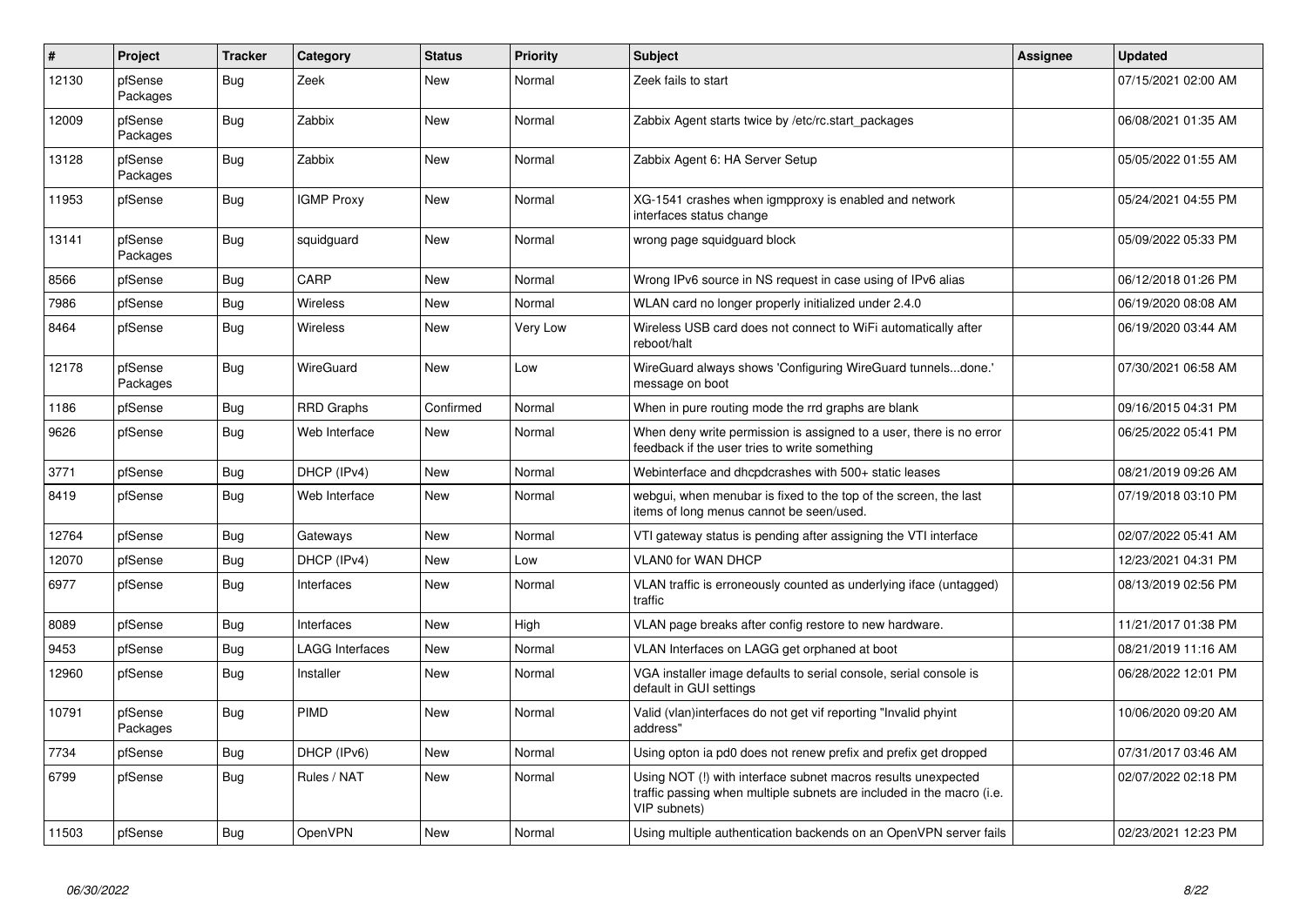| #     | Project             | <b>Tracker</b> | Category                            | <b>Status</b> | Priority | Subject                                                                                                                       | <b>Assignee</b> | <b>Updated</b>      |
|-------|---------------------|----------------|-------------------------------------|---------------|----------|-------------------------------------------------------------------------------------------------------------------------------|-----------------|---------------------|
| 11192 | pfSense             | <b>Bug</b>     | <b>Traffic Shaper</b><br>(Limiters) | Feedback      | Normal   | Using Limiters causes out of order packets within one TCP or UDP<br>flow                                                      |                 | 01/06/2021 12:09 AM |
| 8567  | pfSense             | Bug            | CARP                                | New           | Normal   | Using IPv6 VIP alias for services may affect CARP IPv6 VIP work                                                               |                 | 06/12/2018 01:26 PM |
| 8076  | pfSense             | Bug            | Backup / Restore                    | New           | Normal   | User can easily apply an unusable interface configuration after<br>restore                                                    |                 | 08/14/2019 10:52 AM |
| 11375 | pfSense<br>Packages | <b>Bug</b>     | apcupsd                             | <b>New</b>    | Normal   | UPS Type <blank> for USB APC</blank>                                                                                          |                 | 02/26/2021 11:10 AM |
| 12797 | pfSense             | <b>Bug</b>     | UPnP/NAT-PMP                        | <b>New</b>    | Normal   | UPnP+STUN forms invalid outbound NAT rules using the external<br>address discovered from STUN                                 |                 | 02/15/2022 01:01 PM |
| 8325  | pfSense             | Bug            | UPnP/NAT-PMP                        | New           | Normal   | UPnP not available for pppoe-Clients                                                                                          |                 | 11/15/2020 10:33 AM |
| 10608 | pfSense<br>Packages | <b>Bug</b>     | Squid                               | Feedback      | Normal   | Update squid port to 4.11-p2                                                                                                  |                 | 03/02/2021 04:00 AM |
| 12260 | pfSense<br>Packages | Bug            | ntop                                | <b>New</b>    | Normal   | Update popup and version missmatch?                                                                                           |                 | 01/08/2022 05:53 AM |
| 6029  | pfSense             | Bug            | <b>XML Parser</b>                   | <b>New</b>    | Normal   | Unhelpful error messages in xmlparse*.inc and generally                                                                       |                 | 08/13/2019 12:52 PM |
| 9140  | pfSense             | <b>Bug</b>     | Logging                             | <b>New</b>    | Very Low | Unexpected rule can be displayed when looking up filter log entry<br>with multiple matching rules                             |                 | 08/19/2019 02:56 PM |
| 8095  | pfSense             | Bug            | Translations                        | New           | Normal   | Unescaped simple quotes break JavaScript features when the<br>French translation is enabled                                   |                 | 08/21/2019 09:06 AM |
| 12648 | pfSense             | Bug            | <b>Captive Portal</b>               | <b>New</b>    | Normal   | Undocumented variables 'listenporthttp' and 'listenporthttps'                                                                 |                 | 12/28/2021 10:44 AM |
| 9037  | pfSense             | Bug            | <b>DNS Resolver</b>                 | New           | Normal   | Unbound not logging to syslog after reboot                                                                                    |                 | 10/12/2018 05:09 AM |
| 9999  | pfSense<br>Packages | <b>Bug</b>     | pfBlockerNG                         | New           | Normal   | unbound fatal error if System Domain in DNSBL and System<br>Domain Local Zone Type is Redirect                                |                 | 12/25/2019 08:10 AM |
| 7096  | pfSense             | <b>Bug</b>     | <b>DNS Resolver</b>                 | Feedback      | Normal   | Unbound fails to start on boot if specific network devices are<br>configured in the "Network Interfaces"                      |                 | 11/22/2021 08:59 AM |
| 10833 | pfSense             | Bug            | Configuration<br>Backend            | <b>New</b>    | Normal   | unbound exits on configuration error when link status flaps on LAN<br>interface                                               |                 | 08/13/2020 11:53 PM |
| 10342 | pfSense             | Bug            | <b>DNS Resolver</b>                 | <b>New</b>    | Normal   | Unbound domain overrides stop resolving periodically. They only<br>resume after the service has been restarted.               |                 | 03/13/2020 10:35 AM |
| 10624 | pfSense             | <b>Bug</b>     | <b>DNS Resolver</b>                 | New           | Normal   | Unbound configuration memory leak with python module + register<br><b>DHCP</b> leases active                                  |                 | 02/26/2021 10:27 AM |
| 7152  | pfSense             | Bug            | <b>DNS Resolver</b>                 | <b>New</b>    | Normal   | Unbound / DNS Resolver issue if "Register DHCP static mappings<br>in the DNS Resolver" set before wildcard DNS custom options |                 | 12/18/2021 04:59 PM |
| 11619 | pfSense             | Bug            | Upgrade                             | New           | Normal   | Unable to upgrade 2.4.4-p3 to 2.5/21.02-p1                                                                                    |                 | 08/15/2021 10:00 AM |
| 9568  | pfSense<br>Packages | Bug            | Squid                               | New           | Normal   | UFSSwapDir::openLog: Failed to open swap log.                                                                                 |                 | 05/29/2019 09:18 PM |
| 12974 | pfSense Plus        | <b>Bug</b>     | Installer                           | New           | Normal   | Typing anything into 1100/2100 recovery installer causes process to<br>stop                                                   |                 | 06/05/2022 04:10 PM |
| 9737  | pfSense             | <b>Bug</b>     | <b>Traffic Graphs</b>               | New           | Normal   | traffic-graphs.js shows incorrect units inside the chart                                                                      |                 | 09/09/2019 06:35 AM |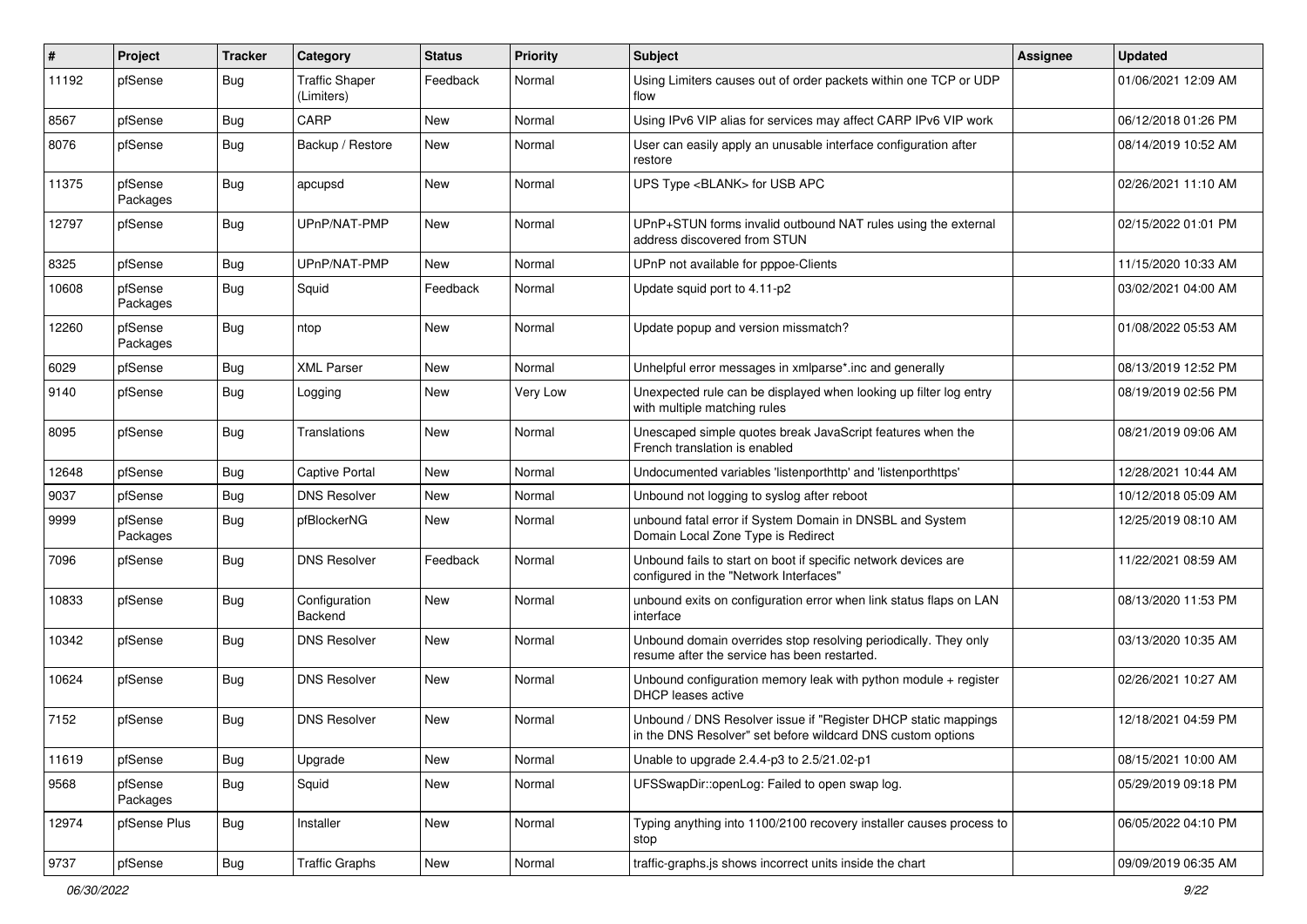| $\vert$ # | Project             | <b>Tracker</b> | Category                        | <b>Status</b> | <b>Priority</b> | <b>Subject</b>                                                                                                                    | <b>Assignee</b> | <b>Updated</b>      |
|-----------|---------------------|----------------|---------------------------------|---------------|-----------------|-----------------------------------------------------------------------------------------------------------------------------------|-----------------|---------------------|
| 4345      | pfSense             | Bug            | <b>Operating System</b>         | Confirmed     | Normal          | Traffic Shaping doesn't work with Xen netfront driver                                                                             |                 | 12/31/2021 05:30 PM |
| 12878     | pfSense             | <b>Bug</b>     | <b>Traffic Shaper</b><br>(ALTQ) | Incomplete    | Normal          | Traffic shaping by interface, route queue bandwidth inbound, out by<br>a large factor.                                            |                 | 06/06/2022 07:03 AM |
| 1849      | pfSense             | <b>Bug</b>     | <b>Traffic Shaper</b><br>(ALTQ) | <b>New</b>    | Normal          | Traffic shaper - By Queue view needs to show/use friendly inerface<br>names                                                       |                 | 01/10/2022 08:10 AM |
| 8073      | pfSense             | <b>Bug</b>     | <b>IPsec</b>                    | <b>New</b>    | Normal          | Traffic inexplicably not going through IPSEC despite (in theory)<br>matching SPs                                                  |                 | 11/09/2017 02:51 AM |
| 9101      | pfSense             | Bug            | <b>Traffic Graphs</b>           | <b>New</b>    | Normal          | Traffic Graphs/Dashboard Slows Downloads Being Performed by<br>the Same Firefox Browser                                           |                 | 08/21/2019 09:18 AM |
| 12401     | pfSense             | Bug            | <b>Traffic Graphs</b>           | <b>New</b>    | Normal          | Traffic graphs with untagged and tagged VLAN on same interface                                                                    |                 | 09/23/2021 09:18 PM |
| 4467      | pfSense             | <b>Bug</b>     | <b>Traffic Shaper</b><br>(ALTQ) | New           | Normal          | Traffic Graphs shows wrong throughput when traffic shaping<br>enabled                                                             |                 | 02/23/2015 05:31 PM |
| 11763     | pfSense<br>Packages | <b>Bug</b>     | Status Monitoring               | <b>New</b>    | Normal          | Traffic graphs refresh issue                                                                                                      |                 | 05/03/2021 09:44 AM |
| 11759     | pfSense             | <b>Bug</b>     | Dashboard                       | New           | Normal          | Traffic graphs on dashboard double upload on pppoe links                                                                          |                 | 12/30/2021 04:00 AM |
| 9087      | pfSense             | <b>Bug</b>     | <b>Traffic Graphs</b>           | <b>New</b>    | Normal          | Traffic Graph Widget Legend Not Updating                                                                                          |                 | 08/14/2019 12:38 PM |
| 10959     | pfSense             | <b>Bug</b>     | <b>Traffic Graphs</b>           | Feedback      | Low             | Traffic graph stopped on interface used via netmap                                                                                |                 | 02/22/2021 02:57 AM |
| 9566      | pfSense             | <b>Bug</b>     | <b>Traffic Graphs</b>           | New           | Normal          | Traffic graph displays traffic incorrectly                                                                                        |                 | 11/18/2019 07:54 AM |
| 8157      | pfSense             | <b>Bug</b>     | Dashboard                       | <b>New</b>    | Very Low        | Traffic Graph clutter from time to time                                                                                           |                 | 12/03/2017 06:40 AM |
| 7779      | pfSense             | <b>Bug</b>     | OpenVPN                         | New           | Normal          | Traffic crossing a site-to-site OpenVPN tunnel fails to fragment.                                                                 |                 | 06/02/2021 08:26 AM |
| 10311     | pfSense             | <b>Bug</b>     | <b>OpenVPN</b>                  | New           | Normal          | Too low net.link.ifgmaxlen causes packet drop under load when<br>using OpenVPN inside bridge interface under load                 |                 | 08/10/2021 03:10 AM |
| 13018     | pfSense<br>Packages | <b>Bug</b>     | pfBlockerNG                     | New           | Normal          | TLD and DNSBL Safesearch DOH conflict disables TLD block when<br>conflicting DOH FQDN is deselected or whitelisted                |                 | 04/01/2022 05:59 PM |
| 9229      | pfSense<br>Packages | <b>Bug</b>     | Tinc                            | <b>New</b>    | Normal          | Tinc package: no way of specifying multiple critical configuration<br>parameters from web interface                               |                 | 08/13/2019 09:25 AM |
| 8909      | pfSense<br>Packages | <b>Bug</b>     | Tinc                            | <b>New</b>    | Normal          | tinc package makes /rc.newwanip looping forever                                                                                   |                 | 08/13/2019 09:25 AM |
| 7863      | pfSense             | <b>Bug</b>     | User Manager /<br>Privileges    | <b>New</b>    | Normal          | The "WebCfg - All pages" permission inclueds the "User - System:<br>Shell account access" even though that is not a WebCofg page. |                 | 09/16/2017 05:13 AM |
| 5791      | pfSense             | Bug            | Rules / NAT                     | Confirmed     | Normal          | tftp-proxy functionality is easilly broken by unrelated rules                                                                     |                 | 07/10/2016 12:24 AM |
| 5306      | pfSense             | <b>Bug</b>     | Package System                  | <b>New</b>    | Normal          | textarea fields should have linebreaks sanitized automatically on<br>save                                                         |                 | 03/03/2017 04:15 AM |
| 9138      | pfSense<br>Packages | Bug            | Telegraf                        | <b>New</b>    | Normal          | telegraf: add section for custom config lines                                                                                     |                 | 02/18/2019 03:36 PM |
| 9139      | pfSense<br>Packages | Bug            | Telegraf                        | New           | Normal          | telegraf: add ping for default gateway(s)                                                                                         |                 | 05/21/2020 04:23 PM |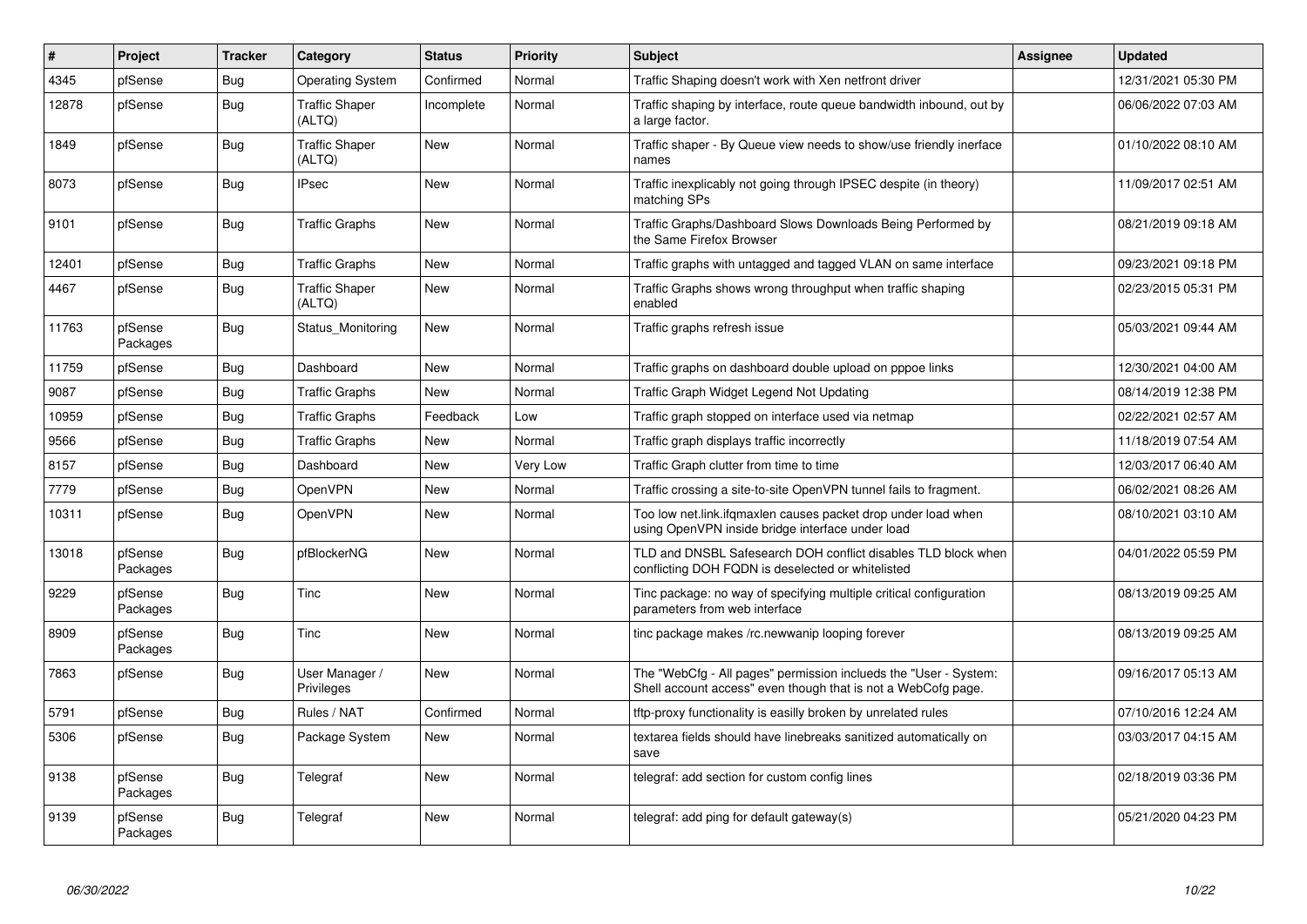| #     | Project             | <b>Tracker</b> | Category                                 | <b>Status</b>                 | <b>Priority</b> | Subject                                                                                                                      | <b>Assignee</b> | <b>Updated</b>      |
|-------|---------------------|----------------|------------------------------------------|-------------------------------|-----------------|------------------------------------------------------------------------------------------------------------------------------|-----------------|---------------------|
| 12655 | pfSense<br>Packages | Bug            | Telegraf                                 | <b>New</b>                    | Normal          | telegraf, wireguard plugin failing                                                                                           |                 | 12/30/2021 05:51 PM |
| 9337  | pfSense<br>Packages | Bug            | Telegraf                                 | <b>New</b>                    | Normal          | Telegraf ping input fails                                                                                                    |                 | 02/18/2019 10:40 AM |
| 10487 | pfSense<br>Packages | <b>Bug</b>     | Telegraf                                 | New                           | Normal          | Telegraf package not sending logs to influxdb server                                                                         |                 | 05/03/2020 07:09 PM |
| 10310 | pfSense             | Bug            | Upgrade                                  | New                           | Normal          | Systems with low RAM and several packages may temporarily fail<br>to load large tables after an upgrade                      |                 | 03/03/2020 07:55 AM |
| 10325 | pfSense             | <b>Bug</b>     | Notifications                            | <b>New</b>                    | Normal          | System/Advanced/Notifications/E-Mail - SMTP Notification E-Mail<br>auth password Unexpected Bahaviour                        |                 | 10/30/2020 08:17 AM |
| 8820  | pfSense             | <b>Bug</b>     | Rules / NAT                              | <b>New</b>                    | Low             | System/Advanced/Misc - "Do not kill connections when schedule<br>expires" UN-checked still leaves existing connections open. |                 | 07/28/2020 10:59 AM |
| 12747 | pfSense             | Bug            | Logging                                  | <b>New</b>                    | Normal          | System log is filled by sshguard                                                                                             |                 | 06/30/2022 05:21 AM |
| 11429 | pfSense             | <b>Bug</b>     | Web Interface                            | New                           | Normal          | System Log / Settings form activates "Reset Log Files" button on<br>enter                                                    |                 | 10/28/2021 01:35 PM |
| 13325 | pfSense Plus        | Bug            | Dashboard                                | New                           | Normal          | System Information Widget Reloading                                                                                          |                 | 06/30/2022 12:00 PM |
| 10143 | pfSense             | Bug            | <b>DNS Resolver</b>                      | New                           | Normal          | System hostname DNS entry is assigned to the wrong IP on<br>multi-wan setups                                                 |                 | 12/31/2019 02:33 PM |
| 8335  | pfSense             | Bug            | <b>LAGG Interfaces</b>                   | <b>New</b>                    | Normal          | System hang with LACP downlink to UniFi switch                                                                               |                 | 08/21/2019 11:18 AM |
| 11473 | pfSense             | Bug            | Web Interface                            | <b>New</b>                    | Normal          | System Activity shows invalid data on SG-3100                                                                                |                 | 02/19/2021 08:12 PM |
| 10393 | pfSense<br>Packages | Bug            | syslog-ng                                | Feedback                      | Normal          | Syslog-ng TLS support is broken                                                                                              |                 | 04/21/2022 12:40 PM |
| 8229  | pfSense<br>Packages | <b>Bug</b>     | syslog-ng                                | <b>New</b>                    | Normal          | syslog-ng stops parsing logs after logrotate run                                                                             |                 | 01/26/2018 12:00 PM |
| 8295  | pfSense<br>Packages | <b>Bug</b>     | syslog-ng                                | <b>New</b>                    | Normal          | syslog-ng logrotates tls files                                                                                               |                 | 02/14/2018 06:12 AM |
| 8705  | pfSense<br>Packages | <b>Bug</b>     | syslog-ng                                | <b>New</b>                    | Normal          | Syslog-NG error in latest snapshot                                                                                           |                 | 07/27/2018 10:17 AM |
| 8180  | pfSense<br>Packages | <b>Bug</b>     | syslog-ng                                | <b>New</b>                    | Normal          | syslog-ng default log file                                                                                                   |                 | 01/16/2018 12:53 PM |
| 12114 | pfSense<br>Packages | <b>Bug</b>     | syslog-ng                                | Feedback                      | Normal          | syslog-ng only binds to the last specified interface                                                                         |                 | 04/21/2022 12:40 PM |
| 12464 | pfSense             | Bug            | Logging                                  | <b>Pull Request</b><br>Review | Normal          | Syslog Auth messages are sent as Emergency Level                                                                             |                 | 06/28/2022 12:01 PM |
| 6386  | pfSense             | Bug            | IPv6 Router<br>Advertisements<br>(RADVD) | New                           | Low             | Switching Router Advertisements to disabled should broadcast IP<br>Removal messages                                          |                 | 05/22/2016 10:44 PM |
| 9934  | pfSense<br>Packages | <b>Bug</b>     | Suricata                                 | New                           | Normal          | suricata update kills WAN interface                                                                                          |                 | 02/20/2020 09:17 AM |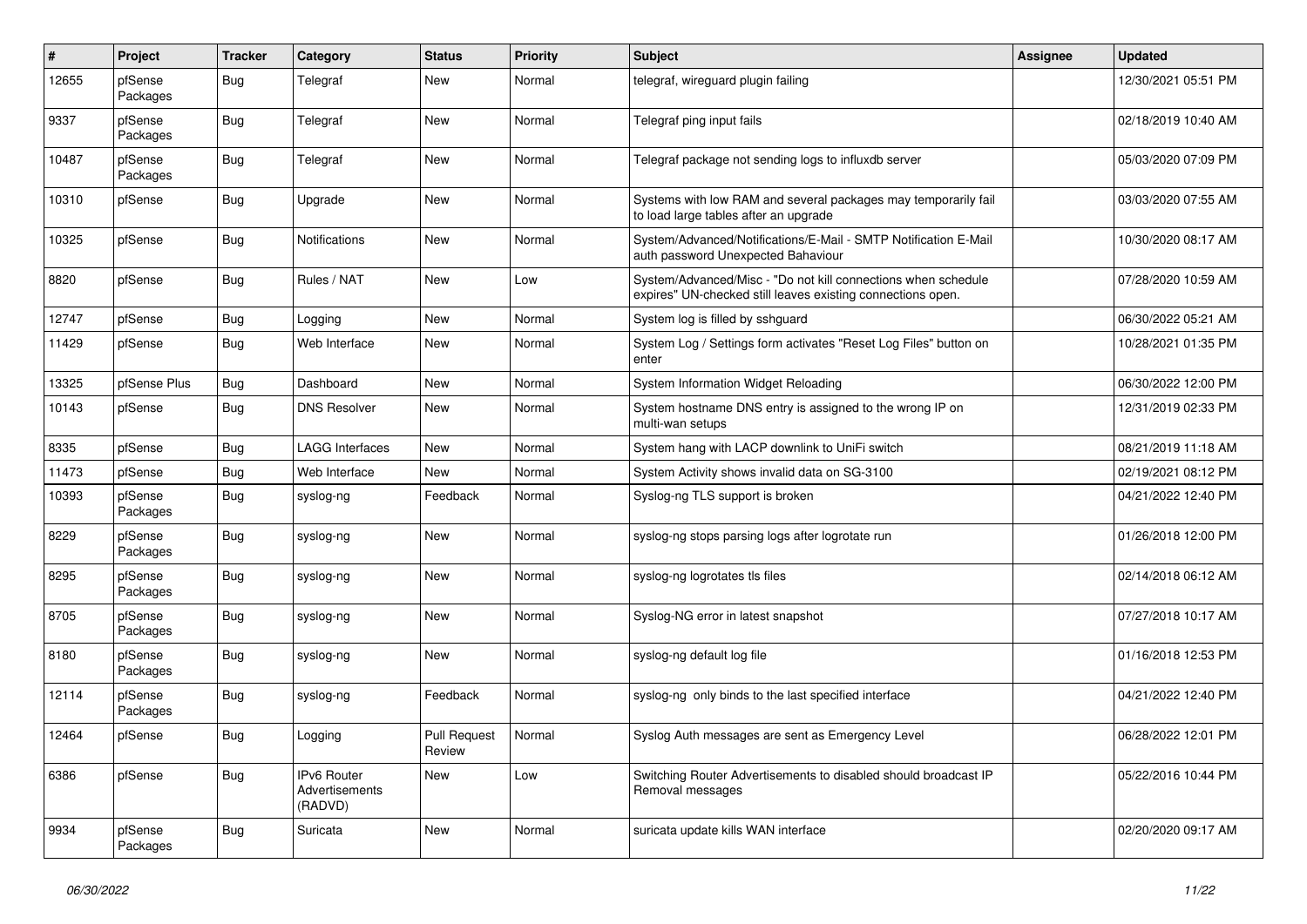| $\pmb{\#}$ | Project             | <b>Tracker</b> | Category              | <b>Status</b> | <b>Priority</b> | Subject                                                                                                  | <b>Assignee</b> | <b>Updated</b>      |
|------------|---------------------|----------------|-----------------------|---------------|-----------------|----------------------------------------------------------------------------------------------------------|-----------------|---------------------|
| 11780      | pfSense<br>Packages | <b>Bug</b>     | Suricata              | New           | Very High       | Suricata package fails to prune suricata.log                                                             |                 | 08/06/2021 07:18 AM |
| 10292      | pfSense<br>Packages | <b>Bug</b>     | Suricata              | <b>New</b>    | Normal          | Suricata not respecting SID Mgmt list                                                                    |                 | 02/27/2020 01:02 PM |
| 12956      | pfSense<br>Packages | <b>Bug</b>     | Suricata              | Confirmed     | Normal          | suricata fails to use pcre in SID management (e.g. dropsid.conf)                                         |                 | 04/05/2022 12:52 PM |
| 12899      | pfSense<br>Packages | <b>Bug</b>     | Suricata              | New           | Normal          | Suricata doesn't honor Pass List                                                                         |                 | 03/04/2022 01:22 PM |
| 7388       | pfSense<br>Packages | Bug            | Suricata              | <b>New</b>    | High            | Suricata does not property recognize MTU for PPPOE interfaces                                            |                 | 03/15/2017 05:17 AM |
| 6083       | pfSense<br>Packages | <b>Bug</b>     | Squid                 | New           | Normal          | Suqid Realtime Monitor / Squid Cache Table not diplaying correctly                                       |                 | 12/06/2016 07:25 AM |
| 10726      | pfSense             | <b>Bug</b>     | Rules / NAT           | <b>New</b>    | Normal          | Sticky-connections option is bugged - sticky-address cannot be<br>redefined                              |                 | 11/12/2020 10:12 AM |
| 2234       | pfSense             | <b>Bug</b>     | Web Interface         | Confirmed     | Low             | Status: Traffic Graph - only shows interface's subnet                                                    |                 | 01/15/2022 08:33 PM |
| 8130       | pfSense             | <b>Bug</b>     | <b>Traffic Graphs</b> | <b>New</b>    | Normal          | Status - Monitoring - Area chart displays traffic data differently than<br>Line or Bar charts            |                 | 11/26/2017 01:40 PM |
| 1813       | pfSense             | <b>Bug</b>     | Rules / NAT           | Confirmed     | Normal          | Static routes on WAN interfaces overridden by route-to for<br>firewall-initiated traffic                 |                 | 11/09/2016 02:06 PM |
| 8066       | pfSense             | <b>Bug</b>     | Routing               | New           | Normal          | Static routes not applied when they go out a interface using carp                                        |                 | 11/08/2017 02:04 AM |
| 3796       | pfSense             | <b>Bug</b>     | Diagnostics           | Confirmed     | Normal          | States summary fails and is very slow with large state tables                                            |                 | 12/11/2021 08:03 PM |
| 10513      | pfSense             | <b>Bug</b>     | Rules / NAT           | New           | Normal          | State issues with policy routing and HA failover                                                         |                 | 04/21/2022 12:39 PM |
| 8313       | pfSense             | <b>Bug</b>     | Notifications         | New           | Normal          | STARTTLS auto detection not working                                                                      |                 | 04/21/2022 12:39 PM |
| 11786      | pfSense             | <b>Bug</b>     | Services              | <b>New</b>    | Normal          | SSH incomplete setup and startup fail while recovering XML backup<br>in a fresh install of pfSense 2.5.0 |                 | 04/17/2021 01:36 PM |
| 5751       | pfSense<br>Packages | <b>Bug</b>     | squidguard            | New           | Normal          | SquidGuard target categories not saved when long "Domain List" is<br>provided                            |                 | 01/10/2016 08:55 AM |
| 11434      | pfSense<br>Packages | <b>Bug</b>     | squidguard            | Feedback      | Normal          | SquidGuard over 1.16.18 11                                                                               |                 | 04/21/2022 12:40 PM |
| 10994      | pfSense<br>Packages | <b>Bug</b>     | squidguard            | New           | Low             | SquidGuard Blacklists Restore Default button does not work                                               |                 | 10/20/2020 12:26 PM |
| 9286       | pfSense<br>Packages | <b>Bug</b>     | squidguard            | <b>New</b>    | Normal          | squidGuard - Unable to change IP for sgerror.php URL in<br>configuration                                 |                 | 11/13/2019 10:07 AM |
| 9025       | pfSense<br>Packages | Bug            | squidguard            | New           | Normal          | SquidGard + Target categories                                                                            |                 | 10/08/2018 01:00 AM |
| 7797       | pfSense<br>Packages | <b>Bug</b>     | Squid                 | Feedback      | Normal          | Squid Reverse Proxy alternating between destinations                                                     |                 | 04/21/2022 12:40 PM |
| 12732      | pfSense<br>Packages | <b>Bug</b>     | squidguard            | New           | High            | Squid https filtering squidguard acl target list - erratic behaviour                                     |                 | 01/26/2022 09:11 AM |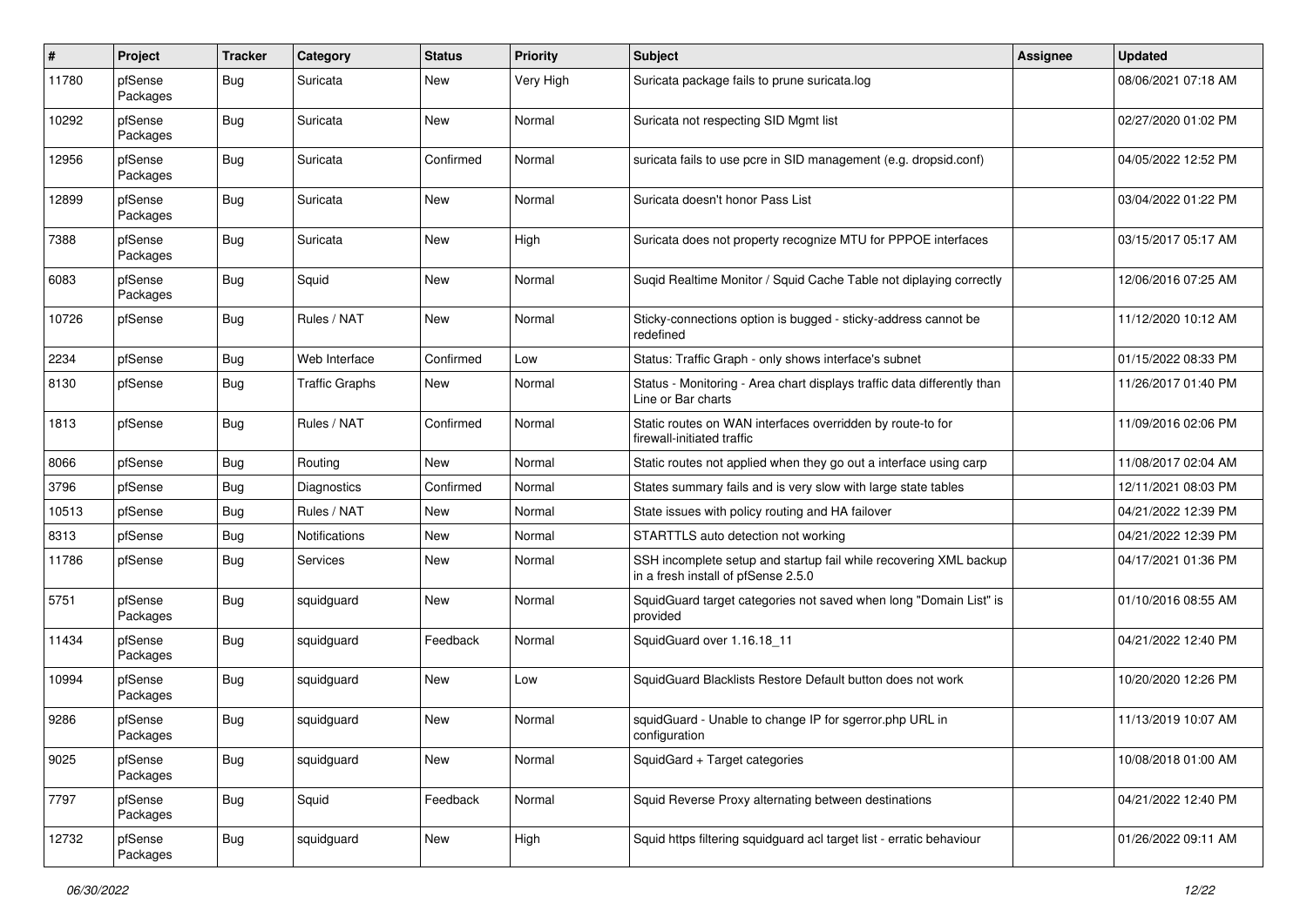| $\pmb{\#}$ | Project             | <b>Tracker</b> | Category           | <b>Status</b> | Priority | <b>Subject</b>                                                                                                    | <b>Assignee</b> | <b>Updated</b>      |
|------------|---------------------|----------------|--------------------|---------------|----------|-------------------------------------------------------------------------------------------------------------------|-----------------|---------------------|
| 11335      | pfSense             | Bug            | Interfaces         | New           | Normal   | Spoofing the MAC on a LAGG interface does not work for some NIC<br>types.                                         |                 | 01/29/2021 09:10 AM |
| 7648       | pfSense             | Bug            | CARP               | <b>New</b>    | Very Low | SPAN ports on an interface renders CARP HA inoperative                                                            |                 | 06/14/2017 09:19 PM |
| 10277      | pfSense             | Bug            | Web Interface      | New           | Normal   | Sorting the log entries does not use year value                                                                   |                 | 02/24/2020 07:46 AM |
| 7172       | pfSense             | Bug            | DHCP (IPv4)        | <b>New</b>    | Normal   | Sorting by hostname in Services > DHCP Server > LAN should be<br>"natural" (alphanumeric friendly)                |                 | 08/20/2019 03:47 PM |
| 9707       | pfSense<br>Packages | Bug            | pfBlockerNG        | New           | Normal   | Some networks already existing in deny Feeds are not stopped<br>even if existing in custom deny list              |                 | 08/28/2019 10:03 AM |
| 4500       | pfSense             | <b>Bug</b>     | UPnP/NAT-PMP       | Confirmed     | Normal   | Some miniupnp port mappings are not displayed in the Status page                                                  |                 | 04/25/2022 12:49 PM |
| 9167       | pfSense             | Bug            | Rules / NAT        | New           | Normal   | Some Important ICMPv6 Traffic Not Allowed by Default Rules                                                        |                 | 08/14/2019 01:00 PM |
| 10436      | pfSense<br>Packages | <b>Bug</b>     | softflowd          | New           | Normal   | softflowd no longer sends flow data after upgrade ( $v0.9.9$ 1 -><br>v1.0.0)                                      |                 | 06/07/2022 12:25 AM |
| 12845      | pfSense<br>Packages | <b>Bug</b>     | softflowd          | <b>New</b>    | Normal   | softflowd wrong vlan tag                                                                                          |                 | 02/21/2022 10:40 AM |
| 9895       | pfSense<br>Packages | <b>Bug</b>     | Snort              | New           | Normal   | snort reinstallation failed                                                                                       |                 | 06/23/2021 08:01 AM |
| 6988       | pfSense<br>Packages | <b>Bug</b>     | Snort              | New           | High     | SNORT Package PHP memory error                                                                                    |                 | 06/28/2018 10:00 PM |
| 10606      | pfSense<br>Packages | <b>Bug</b>     | Snort              | New           | Normal   | Snort Inline stopped working after upgrade to FreeBSD 12.1<br>(network traffic blocked after heavy load randomly) |                 | 05/28/2020 10:06 AM |
| 10989      | pfSense<br>Packages | <b>Bug</b>     | Snort              | New           | Low      | Snort alert page has hidden characters in IPv6 address                                                            |                 | 10/17/2020 04:06 PM |
| 11479      | pfSense<br>Packages | <b>Bug</b>     | snmptt             | New           | Normal   | snmptt 1.4.2 does not work in daemon mode                                                                         |                 | 02/20/2021 04:37 PM |
| 10584      | pfSense             | <b>Bug</b>     | Hardware / Drivers | New           | Normal   | SG-3100 with M.2: shutdown instead of reboot                                                                      |                 | 07/21/2020 03:08 AM |
| 13206      | pfSense Plus        | Bug            | Hardware / Drivers | New           | Normal   | SG-3100 LED GPIO hangs                                                                                            |                 | 06/11/2022 07:01 PM |
| 4428       | pfSense             | Bug            | Interfaces         | Confirmed     | Normal   | Setting media option on em(4) leads to infinite link cycling                                                      |                 | 07/06/2016 12:45 AM |
| 11490      | pfSense<br>Packages | Bug            | Service Watchdog   | New           | Very Low | Service Watchdog - Impacts Reboots and Package Updates                                                            |                 | 02/22/2021 12:07 PM |
| 13249      | pfSense             | <b>Bug</b>     | Console Menu       | New           | Normal   | Running playback comands multiple times results in PHP error                                                      |                 | 06/06/2022 07:02 AM |
| 9887       | pfSense             | Bug            | Rules / NAT        | New           | Low      | Rule separator positions change when deleting multiple rules                                                      |                 | 06/28/2022 12:01 PM |
| 2138       | pfSense             | i Bug          | <b>RRD Graphs</b>  | New           | Normal   | RRD Wireless graph broken in BSS mode                                                                             |                 | 02/06/2016 04:59 AM |
| 12338      | pfSense<br>Packages | Bug            | <b>RRD Summary</b> | New           | Normal   | RRD Summary does not report data on 3100                                                                          |                 | 04/15/2022 02:54 PM |
| 5849       | pfSense             | <b>Bug</b>     | CARP               | New           | Normal   | Routing fail on CARP IPsec                                                                                        |                 | 12/18/2021 04:41 PM |
| 9348       | pfSense<br>Packages | Bug            | ACME               | New           | Normal   | Results of Acme certificate issuance/renewal are not properly<br>formatted                                        |                 | 02/22/2019 12:08 PM |
| 1738       | pfSense             | <b>Bug</b>     | Backup / Restore   | New           | Very Low | Restore fails when username in backup is not matching                                                             |                 | 12/11/2021 07:51 PM |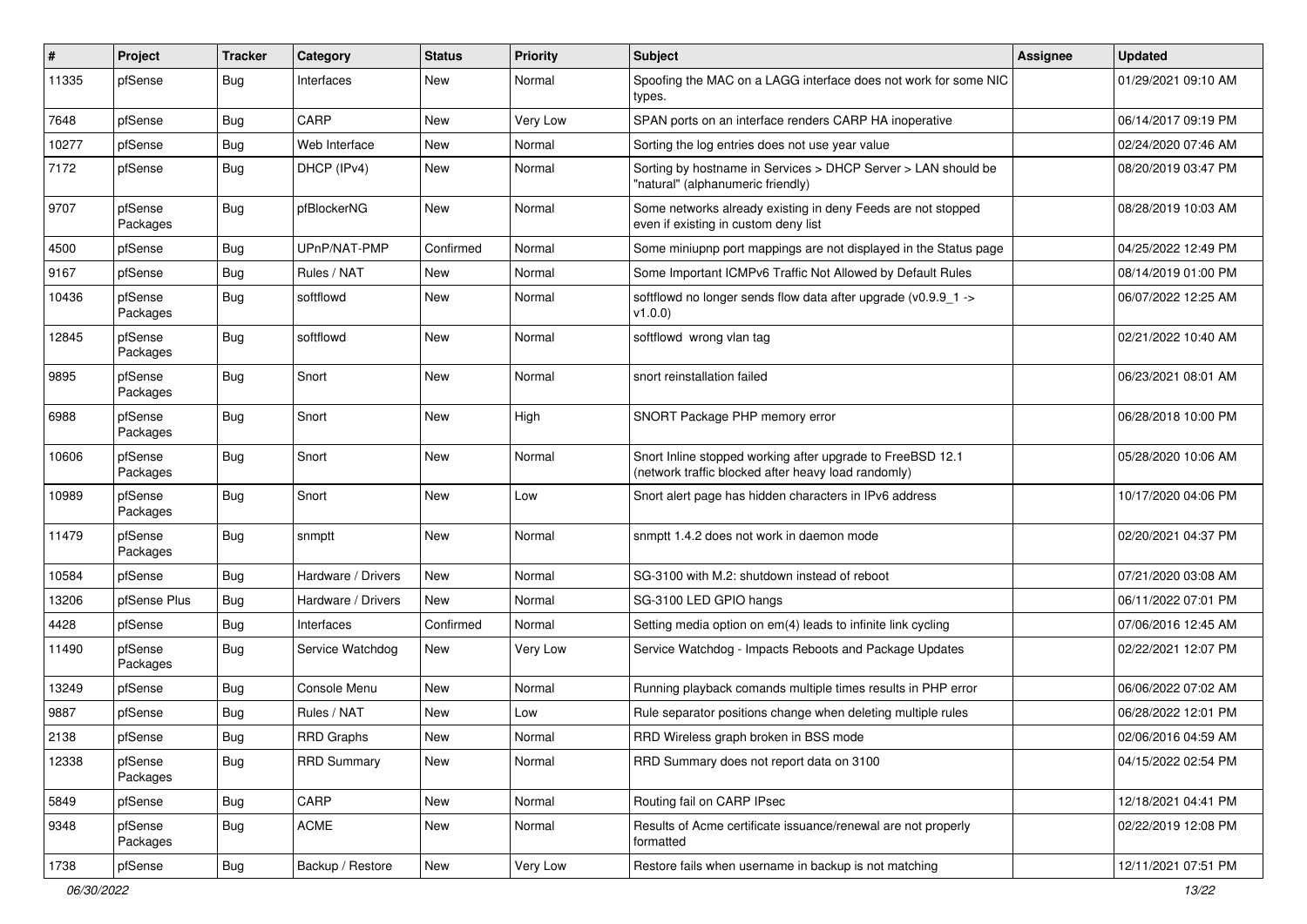| $\vert$ # | <b>Project</b>      | <b>Tracker</b> | Category                                        | <b>Status</b> | <b>Priority</b> | <b>Subject</b>                                                                                           | Assignee | <b>Updated</b>      |
|-----------|---------------------|----------------|-------------------------------------------------|---------------|-----------------|----------------------------------------------------------------------------------------------------------|----------|---------------------|
| 7964      | pfSense             | <b>Bug</b>     | Multi-WAN                                       | <b>New</b>    | Normal          | Restart openvpn on gateway switching                                                                     |          | 08/19/2019 12:35 PM |
| 6361      | pfSense             | Bug            | Web Interface                                   | <b>New</b>    | Low             | Responsive Mobile Menu issue                                                                             |          | 05/16/2016 12:09 PM |
| 10188     | pfSense<br>Packages | <b>Bug</b>     | pfBlockerNG                                     | New           | Normal          | Reputation tab is not working                                                                            |          | 01/24/2020 10:06 AM |
| 13194     | pfSense<br>Packages | Bug            | pfBlockerNG                                     | <b>New</b>    | Normal          | Remove dead Malc0de feed                                                                                 |          | 05/23/2022 05:16 AM |
| 13252     | pfSense             | <b>Bug</b>     | Upgrade                                         | <b>New</b>    | Normal          | reduce frequency of php-fpm socket connection attempts from<br>check reload status                       |          | 06/12/2022 11:11 AM |
| 11185     | pfSense<br>Packages | <b>Bug</b>     | ntop                                            | Feedback      | Normal          | Redis service stopping before NtopNg                                                                     |          | 04/21/2022 12:40 PM |
| 12013     | pfSense             | <b>Bug</b>     | Logging                                         | <b>New</b>    | Low             | Reading log data is inefficient in certain cases                                                         |          | 06/08/2021 07:35 AM |
| 10980     | pfSense             | <b>Bug</b>     | <b>Operating System</b>                         | <b>New</b>    | Normal          | rc.local is executed at login by rc.initial, and not at boot time.                                       |          | 10/19/2020 09:39 AM |
| 6605      | pfSense             | <b>Bug</b>     | Interfaces                                      | Confirmed     | Normal          | rc.linkup logic issues with actions taken                                                                |          | 07/12/2016 07:46 PM |
| 11093     | pfSense             | <b>Bug</b>     | <b>Wireless</b>                                 | New           | Low             | ral(4) driver non-functional in arm64                                                                    |          | 11/21/2020 10:45 AM |
| 10714     | pfSense             | <b>Bug</b>     | DHCP (IPv6)                                     | New           | Normal          | radvd only gives out the prefix of the "first" IPv6 address of an<br>interface                           |          | 10/06/2020 01:03 PM |
| 7737      | pfSense             | <b>Bug</b>     | <b>IPv6 Router</b><br>Advertisements<br>(RADVD) | <b>New</b>    | Normal          | radvd error message                                                                                      |          | 08/13/2019 09:41 AM |
| 8831      | pfSense             | <b>Bug</b>     | <b>IPv6 Router</b><br>Advertisements<br>(RADVD) | <b>New</b>    | Very High       | Radvd causes latency spikes                                                                              |          | 04/19/2021 04:51 AM |
| 8264      | pfSense<br>Packages | Bug            | FreeRADIUS                                      | <b>New</b>    | Normal          | Radiusd restart on WAN change results in freeradius not running<br>(and possible solution)               |          | 04/21/2022 12:39 PM |
| 5652      | pfSense             | <b>Bug</b>     | Authentication                                  | New           | Normal          | Radius IETF Class Group Assignment - Incorrect Standard                                                  |          | 08/13/2019 01:39 PM |
| 4154      | pfSense             | Bug            | User Manager /<br>Privileges                    | Confirmed     | Normal          | RADIUS authentication not working over IPv6                                                              |          | 04/21/2022 12:39 PM |
| 10352     | pfSense             | Bug            | Authentication                                  | <b>New</b>    | Very Low        | RADIUS authentication fails with MSCHAPv1 or MSCHAPv2 when<br>passwords contain international characters |          | 06/20/2022 04:04 PM |
| 12730     | pfSense             | <b>Bug</b>     | <b>Captive Portal</b>                           | <b>New</b>    | Normal          | RADIUS accounting does not work if WAN is down                                                           |          | 01/26/2022 05:13 AM |
| 6186      | pfSense             | <b>Bug</b>     | Services                                        | New           | Normal          | race conditions in service startup                                                                       |          | 04/21/2022 12:39 PM |
| 8770      | pfSense             | Bug            | Interfaces                                      | New           | Normal          | QinQ interfaces always show as active                                                                    |          | 02/01/2020 09:47 AM |
| 8087      | pfSense             | Bug            | Authentication                                  | New           | Normal          | Provide Calling-Station-ID to RADIUS backed VPN connections                                              |          | 06/06/2020 05:36 AM |
| 12759     | pfSense Plus        | Bug            | Package System                                  | New           | Very Low        | Proprietary packages link to non-existant or non-public github pages                                     |          | 02/09/2022 10:43 AM |
| 6321      | pfSense             | <b>Bug</b>     | L2TP                                            | <b>New</b>    | Normal          | Problem with connecting I2tp over ipsec from android and windows                                         |          | 11/13/2020 11:01 AM |
| 12393     | pfSense             | <b>Bug</b>     | <b>Traffic Shaper</b><br>(ALTQ)                 | <b>New</b>    | Low             | Priority of gOthersLow higher than default queues                                                        |          | 09/21/2021 02:48 PM |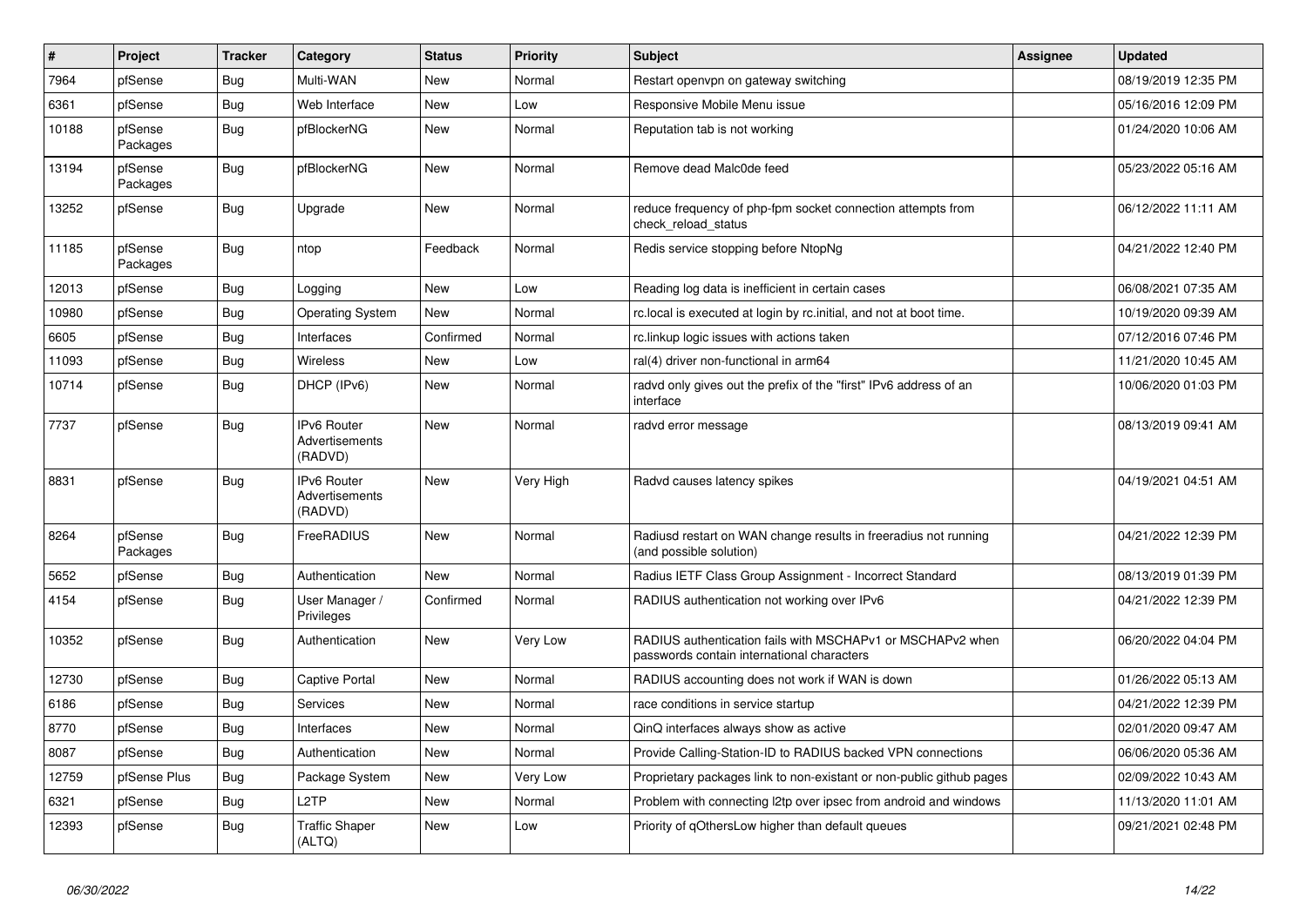| $\sharp$ | Project             | <b>Tracker</b> | Category                            | <b>Status</b> | <b>Priority</b> | Subject                                                                                                                          | <b>Assignee</b> | <b>Updated</b>      |
|----------|---------------------|----------------|-------------------------------------|---------------|-----------------|----------------------------------------------------------------------------------------------------------------------------------|-----------------|---------------------|
| 12436    | pfSense             | <b>Bug</b>     | <b>PPPoE Server</b>                 | <b>New</b>    | Normal          | Pppoe server config gui does not allow setting of chap<br>authentication, and sets the network start address for allocation to 0 |                 | 10/21/2021 08:15 AM |
| 8512     | pfSense             | <b>Bug</b>     | PPP Interfaces                      | <b>New</b>    | Normal          | PPPoE reconnect fails after interface flap                                                                                       |                 | 08/20/2019 10:06 AM |
| 9192     | pfSense             | <b>Bug</b>     | <b>PPP</b> Interfaces               | New           | Normal          | PPPoE daemon selects wrong interface                                                                                             |                 | 08/20/2019 10:05 AM |
| 13307    | pfSense             | <b>Bug</b>     | PPP Interfaces                      | New           | High            | PPP interface custom reset date/time Hour and Minute fields do not<br>properly handle "0" value                                  |                 | 06/28/2022 12:01 PM |
| 6255     | pfSense             | <b>Bug</b>     | <b>PPP</b> Interfaces               | Confirmed     | Low             | PPP Country/Provider/Plan configuration not saved                                                                                |                 | 04/25/2016 07:15 PM |
| 7082     | pfSense             | <b>Bug</b>     | Package System                      | New           | Normal          | pkg edit.php - impossible to use default value with rowhelperfield                                                               |                 | 08/21/2019 09:15 AM |
| 7195     | pfSense             | <b>Bug</b>     | Package System                      | New           | Normal          | pkg_edit.php - < checkenablefields> tag has no effect on fields other<br>than checkbox/input                                     |                 | 08/21/2019 09:15 AM |
| 9024     | pfSense             | <b>Bug</b>     | <b>Traffic Shaper</b><br>(Limiters) | Feedback      | Normal          | Ping packet loss under load when using limiters                                                                                  |                 | 05/12/2022 11:55 AM |
| 12907    | pfSense<br>Packages | <b>Bug</b>     | <b>PIMD</b>                         | Feedback      | Normal          | PIMD: Nonexistent interfaces should be hidden/disabled in<br>pimd.conf before bringing up the service                            |                 | 03/07/2022 03:51 PM |
| 12538    | pfSense<br>Packages | <b>Bug</b>     | PIMD                                | New           | Normal          | PIMD sub-interface bug                                                                                                           |                 | 11/20/2021 09:44 PM |
| 10692    | pfSense<br>Packages | <b>Bug</b>     | <b>PIMD</b>                         | Feedback      | Normal          | PIMD starts twice at boot                                                                                                        |                 | 04/21/2022 12:40 PM |
| 12774    | pfSense             | <b>Bug</b>     | Backup / Restore                    | <b>New</b>    | Normal          | Picture widget image is not saved in backup                                                                                      |                 | 04/04/2022 04:48 AM |
| 9353     | pfSense             | <b>Bug</b>     | Dashboard                           | <b>New</b>    | Low             | PHPSession errors from limited access to dashboard and widgets                                                                   |                 | 10/06/2020 09:31 AM |
| 13167    | pfSense             | <b>Bug</b>     | <b>Dynamic DNS</b>                  | <b>New</b>    | Normal          | phpDynDNS: DigitalOcean ddns update fails (bad request, invalid<br>character '-' in request_id)                                  |                 | 06/16/2022 09:30 PM |
| 11898    | pfSense<br>Packages | <b>Bug</b>     | apcupsd                             | New           | Normal          | PHP error from apcupsd dashboard widget                                                                                          |                 | 05/07/2021 09:12 AM |
| 11430    | pfSense             | <b>Bug</b>     | Interfaces                          | <b>New</b>    | Normal          | PHP console spam after Assigning Interfaces                                                                                      |                 | 10/09/2021 10:37 AM |
| 7430     | pfSense             | <b>Bug</b>     | Interfaces                          | New           | Normal          | pfsense-utils.inc - where_is_ipaddr_configured() should account for<br>loopback interface                                        |                 | 08/13/2019 03:48 PM |
| 10279    | pfSense<br>Packages | <b>Bug</b>     | open-vm-tools                       | <b>New</b>    | Normal          | pfSense's OpenVM Tools on ESXi 6.7 no longer provides guest vm<br>functionality                                                  |                 | 03/01/2020 06:07 PM |
| 7138     | pfSense             | <b>Bug</b>     | DHCP (IPv6)                         | Assigned      | Normal          | Pfsense wide dhcpv6 client doesn't recognise ifid statement                                                                      |                 | 04/21/2022 12:39 PM |
| 8576     | pfSense             | <b>Bug</b>     | Rules / NAT                         | Feedback      | Low             | pfSense stops passing traffic after some time when using Outbound<br>NAT pool w/ Sticky Address                                  |                 | 10/28/2021 01:47 PM |
| 6430     | pfSense             | <b>Bug</b>     | <b>DNS Resolver</b>                 | Confirmed     | Low             | pfsense should sanity-check hostnames when copying from<br>dhcpd.leases to /etc/hosts                                            |                 | 08/13/2019 01:23 PM |
| 12888    | pfSense             | <b>Bug</b>     | Rules / NAT                         | New           | Normal          | pfSense sends un-NATed packets during OpenVPN startup                                                                            |                 | 03/01/2022 03:13 PM |
| 12828    | pfSense             | <b>Bug</b>     | Wireless                            | New           | Normal          | pfSense keeps crashing (Fatal trap 12: page fault while in kernel<br>mode)                                                       |                 | 02/21/2022 07:55 AM |
| 7352     | pfSense             | <b>Bug</b>     | Routing                             | New           | Normal          | pfSense IPv6 static route is dumped after a WAN flap                                                                             |                 | 01/20/2022 09:35 AM |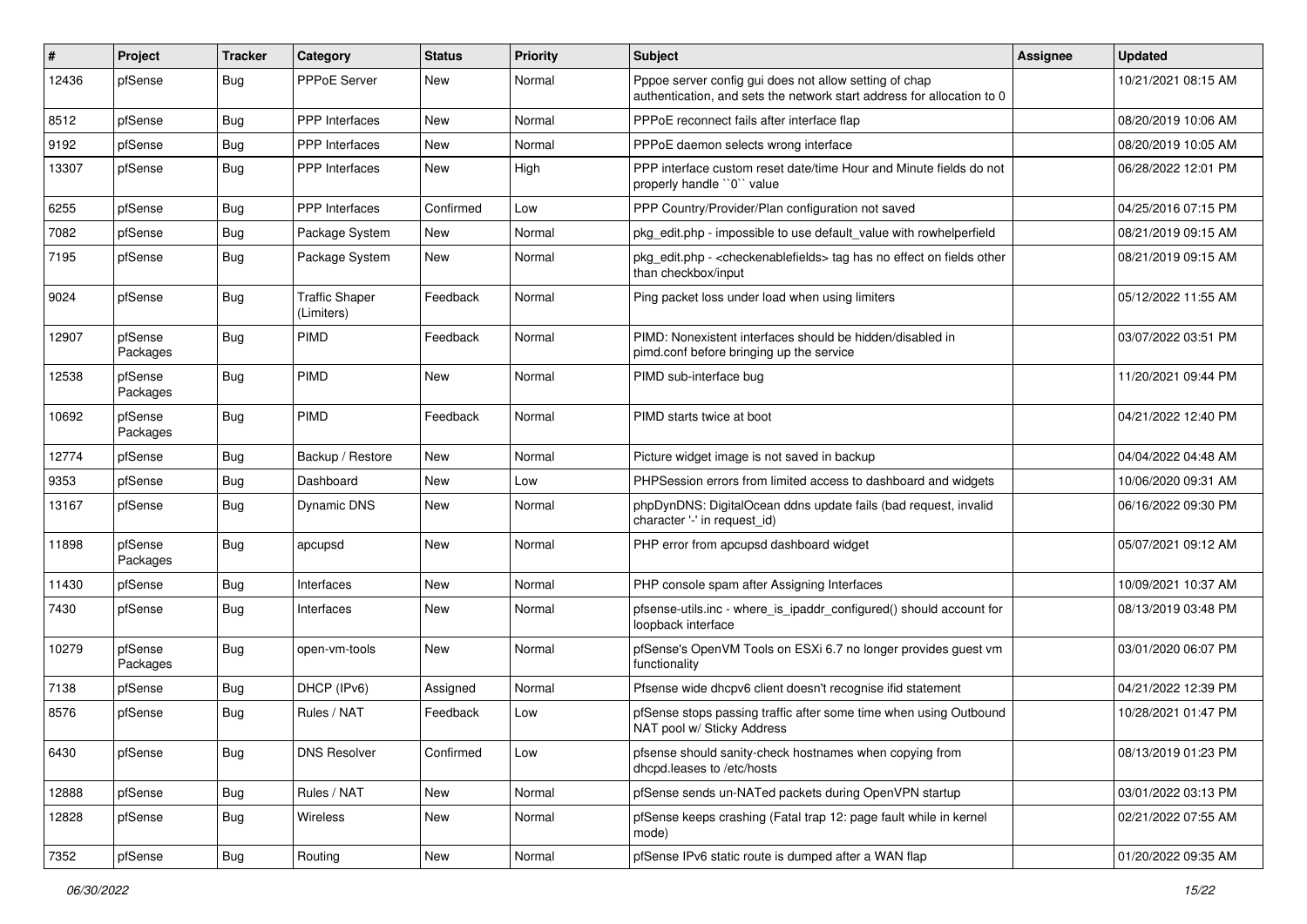| $\pmb{\#}$ | Project             | <b>Tracker</b> | Category                     | <b>Status</b> | <b>Priority</b> | <b>Subject</b>                                                                                                         | <b>Assignee</b> | <b>Updated</b>      |
|------------|---------------------|----------------|------------------------------|---------------|-----------------|------------------------------------------------------------------------------------------------------------------------|-----------------|---------------------|
| 10693      | pfSense<br>Packages | <b>Bug</b>     | <b>BIND</b>                  | New           | Normal          | pfSense Bind Zone Editor UI does not update zone serial number<br>when a change is made                                |                 | 09/01/2021 12:51 AM |
| 10760      | pfSense<br>Packages | Bug            | <b>BIND</b>                  | New           | High            | pfSense BIND 9.14.12 server terminates due to assertion failure                                                        |                 | 07/11/2020 04:53 PM |
| 11525      | pfSense<br>Packages | <b>Bug</b>     | Suricata                     | <b>New</b>    | Normal          | pfsense 2.5.0 release version for vlan issue to suricata                                                               |                 | 11/11/2021 08:16 AM |
| 10671      | pfSense             | <b>Bug</b>     | Operating System             | New           | Normal          | pfsense 2.4.5 1 does not boot on Gen2 2012R2 HyperV VM                                                                 |                 | 05/09/2021 06:39 AM |
| 6521       | pfSense<br>Packages | <b>Bug</b>     | squidguard                   | New           | Normal          | pfsense 2.3.1 squidguard -> Groups ACL -> Target Rules List<br>missing                                                 |                 | 06/25/2016 10:49 PM |
| 6471       | pfSense<br>Packages | <b>Bug</b>     | squidguard                   | <b>New</b>    | Normal          | pfsense 2.3.1 squidguard -> common ACL -> Target Rules List<br>missing                                                 |                 | 06/08/2016 06:22 PM |
| 11040      | pfSense<br>Packages | <b>Bug</b>     | pfBlockerNG                  | <b>New</b>    | Normal          | pfb filter core faults when clearing firewall log                                                                      |                 | 11/07/2020 01:44 PM |
| 10590      | pfSense<br>Packages | Bug            | pfBlockerNG                  | New           | Normal          | pfBlockerNG: Invalid argument supplied for foreach()                                                                   |                 | 05/26/2020 08:22 AM |
| 10278      | pfSense<br>Packages | <b>Bug</b>     | pfBlockerNG                  | <b>New</b>    | Normal          | pfBlockerNG: Formatting issue on DNSBL stats page                                                                      |                 | 02/24/2020 01:36 PM |
| 9724       | pfSense<br>Packages | <b>Bug</b>     | pfBlockerNG                  | <b>New</b>    | High            | pfblockerng-firewall-filter-service-will-not-start                                                                     |                 | 09/05/2019 06:32 AM |
| 10253      | pfSense<br>Packages | <b>Bug</b>     | pfBlockerNG                  | New           | Normal          | pfblockerng-devel uses user interface for VIP causing issues with<br>other services                                    |                 | 02/11/2020 09:17 AM |
| 10252      | pfSense<br>Packages | <b>Bug</b>     | pfBlockerNG                  | <b>New</b>    | High            | pfblockerng-devel                                                                                                      |                 | 02/11/2020 05:18 PM |
| 9662       | pfSense<br>Packages | <b>Bug</b>     | pfBlockerNG                  | <b>New</b>    | Normal          | PfblockerNG do not update after pfsense reboot and wait for next<br>cron task                                          |                 | 08/20/2019 09:00 AM |
| 12330      | pfSense<br>Packages | <b>Bug</b>     | pfBlockerNG                  | Feedback      | Normal          | pfBlockerNG devel creating invalid NAT rules on boot                                                                   |                 | 04/21/2022 12:40 PM |
| 10164      | pfSense<br>Packages | <b>Bug</b>     | pfBlockerNG                  | <b>New</b>    | Normal          | pfBlockerNG dashboard widget position is not maintained when<br>updating                                               |                 | 01/06/2020 10:06 AM |
| 11261      | pfSense<br>Packages | <b>Bug</b>     | pfBlockerNG                  | <b>New</b>    | Normal          | pfBlockerNG ASN numbers in IPv4 (/IPv6) Custom_List generate<br>error(s) "Invalid numeric literal at line 1, column 7" |                 | 01/28/2021 08:34 AM |
| 11398      | pfSense<br>Packages | <b>Bug</b>     | pfBlockerNG                  | <b>New</b>    | Normal          | pfBlocker upgrade hangs forever                                                                                        |                 | 04/21/2022 12:39 PM |
| 13154      | pfSense<br>Packages | <b>Bug</b>     | pfBlockerNG                  | Confirmed     | Normal          | pfBlocker causing excessive CPU load                                                                                   |                 | 06/28/2022 01:14 PM |
| 11184      | pfSense             | Bug            | FreeBSD                      | <b>New</b>    | Normal          | PF: State policy cannot be configurable                                                                                |                 | 02/09/2021 02:43 AM |
| 5075       | pfSense             | Bug            | Rules / NAT                  | Confirmed     | Normal          | pf errors that don't return a line number on first line don't file notice                                              |                 | 09/01/2015 06:42 PM |
| 3706       | pfSense             | Bug            | User Manager /<br>Privileges | <b>New</b>    | Normal          | Permission order affects default page on limited accounts, but can't<br>reorder                                        |                 | 02/06/2016 04:10 AM |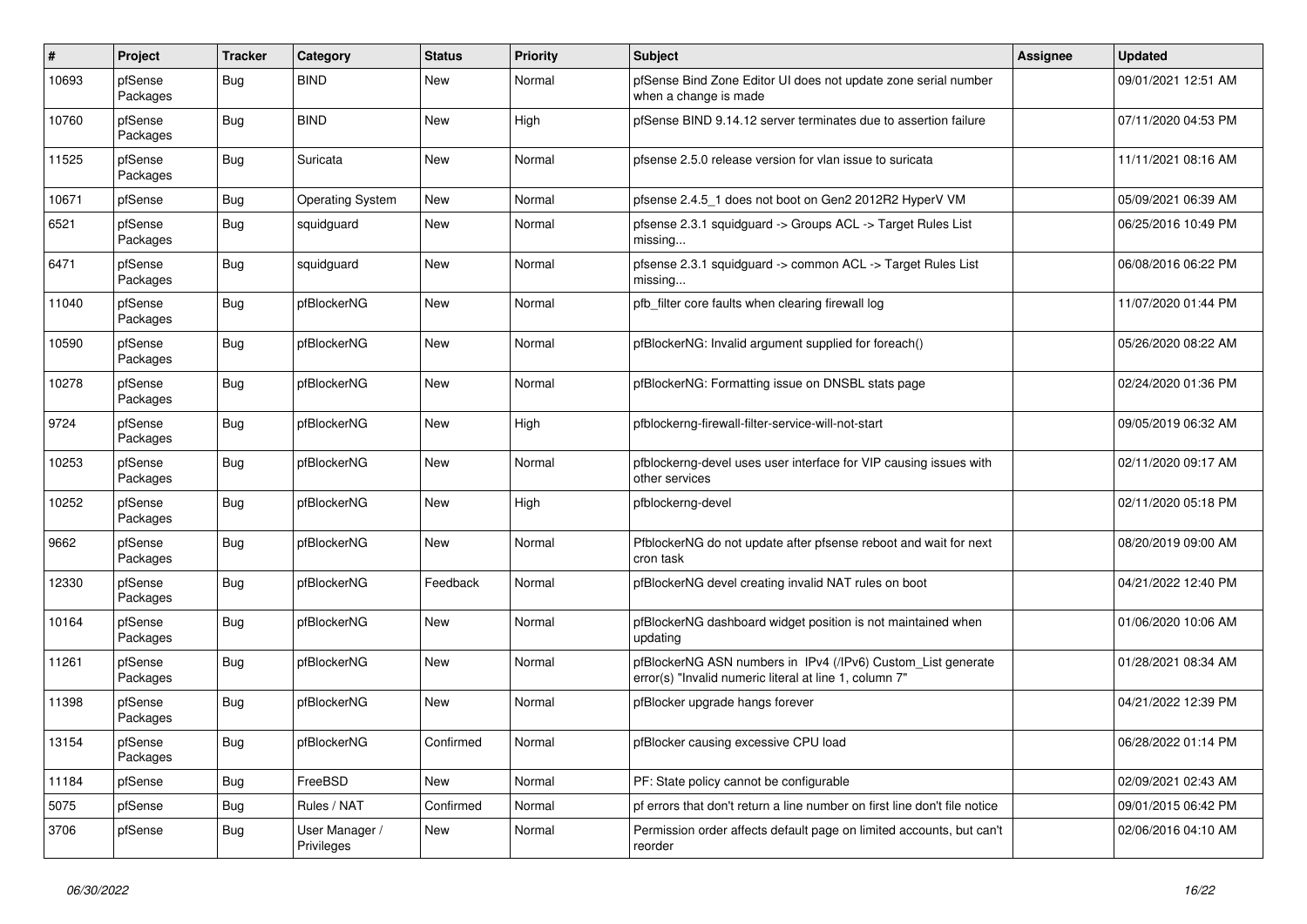| $\vert$ # | Project             | <b>Tracker</b> | Category                     | <b>Status</b> | <b>Priority</b> | <b>Subject</b>                                                                                           | <b>Assignee</b> | <b>Updated</b>      |
|-----------|---------------------|----------------|------------------------------|---------------|-----------------|----------------------------------------------------------------------------------------------------------|-----------------|---------------------|
| 12122     | pfSense             | Bug            | Web Interface                | New           | Normal          | Perform greedy actions asychronously                                                                     |                 | 07/10/2021 01:10 PM |
| 9485      | pfSense             | <b>Bug</b>     | User Manager /<br>Privileges | <b>New</b>    | Normal          | password match error on system usermanager causes Group<br>membership to be reset.                       |                 | 04/26/2019 08:52 AM |
| 11770     | pfSense Plus        | Bug            | Hardware / Drivers           | <b>New</b>    | Normal          | Pantech UML295 USB Modem No Longer Functional                                                            |                 | 04/01/2021 11:28 AM |
| 12740     | pfSense             | <b>Bug</b>     | FreeBSD                      | Incomplete    | Normal          | panic: esp input cb: Unexpected address family                                                           |                 | 01/27/2022 01:19 PM |
| 11724     | pfSense             | <b>Bug</b>     | Package System               | <b>New</b>    | Normal          | Packages unexpectedly removed when changing update branches                                              |                 | 03/29/2021 08:09 AM |
| 5469      | pfSense             | <b>Bug</b>     | Package System               | Confirmed     | Low             | package.dtd XSD schema is a piece of pathetic, useless,<br>unmaintained junk                             |                 | 11/22/2015 06:26 AM |
| 7954      | pfSense<br>Packages | <b>Bug</b>     | Squid                        | Confirmed     | Normal          | Package upgrade/reinstall gets stuck on deinstall if the<br>package-provided service is not running      |                 | 10/18/2017 12:04 PM |
| 10526     | pfSense<br>Packages | <b>Bug</b>     | pfBlockerNG                  | <b>New</b>    | Normal          | Package pfBlockerNG Crashes on Alert view                                                                |                 | 05/04/2020 08:59 AM |
| 9755      | pfSense             | Bug            | Package System               | <b>New</b>    | Very Low        | package description wrong link<br>https://www.freshports.org/security/openvpn-client-export              |                 | 09/13/2019 07:22 AM |
| 13043     | pfSense<br>Packages | <b>Bug</b>     | <b>WireGuard</b>             | <b>New</b>    | Normal          | OSPF over Wireguard interface doesn't populate neighbors after<br>reboot                                 |                 | 04/11/2022 09:22 AM |
| 12927     | pfSense             | Bug            | OpenVPN                      | <b>New</b>    | Normal          | OpenVPN with OCSP enabled allows connections with revoked<br>certificates                                |                 | 03/24/2022 08:22 AM |
| 11778     | pfSense             | Bug            | <b>OpenVPN</b>               | New           | Normal          | OpenVPN uses 100% CPU after experiencing packet loss                                                     |                 | 02/28/2022 07:38 AM |
| 11541     | pfSense             | Bug            | OpenVPN                      | <b>New</b>    | Normal          | OpenVPN status does not work properly when set to TCP and<br>Concurrent Connections = 1                  |                 | 03/02/2021 02:27 PM |
| 13087     | pfSense             | <b>Bug</b>     | <b>OpenVPN</b>               | <b>New</b>    | Normal          | OpenVPN Server: hide WINS servers list when netbios option is<br>unchecked while WINS servers is checked |                 | 04/22/2022 10:29 AM |
| 12563     | pfSense             | Bug            | <b>OpenVPN</b>               | New           | Normal          | OpenVPN server doesn't support Framed-IPv6-Address RADIUS<br>attribute                                   |                 | 12/03/2021 11:19 AM |
| 11715     | pfSense             | <b>Bug</b>     | OpenVPN                      | <b>New</b>    | Normal          | OpenVPN MTU                                                                                              |                 | 03/22/2021 01:35 AM |
| 9183      | pfSense             | Bug            | LAGG Interfaces              | New           | Very Low        | OpenVPN Lagg Interface not working after restart or new start                                            |                 | 08/21/2019 11:17 AM |
| 13233     | pfSense Plus        | Bug            | <b>OpenVPN</b>               | Feedback      | Normal          | OpenVPN DCO connection fails with Auth Digest Algorithm set to<br><b>SHA512</b>                          |                 | 05/31/2022 03:39 PM |
| 7286      | pfSense             | Bug            | <b>OpenVPN</b>               | Incomplete    | Normal          | OpenVPN client is unreliable when you have multiple tunnels                                              |                 | 08/19/2019 03:28 PM |
| 8122      | pfSense             | Bug            | <b>OpenVPN</b>               | <b>New</b>    | Normal          | openvpn client is unable to use OTP (temporary) passwords                                                |                 | 04/16/2018 09:28 AM |
| 9344      | pfSense             | Bug            | Translations                 | <b>New</b>    | Normal          | OpenVPN click NCP Algorithms will always go to DH Parameters<br>website(in Chinese-Taiwan)               |                 | 10/21/2021 03:48 AM |
| 12950     | pfSense             | <b>Bug</b>     | Routing                      | <b>New</b>    | Normal          | OpenVPN as default gateway does not get set at boot time                                                 |                 | 04/09/2022 05:46 PM |
| 13247     | pfSense<br>Packages | Bug            | open-vm-tools                | <b>New</b>    | Low             | Open-VM-Tools service actions do not work                                                                |                 | 06/05/2022 07:09 PM |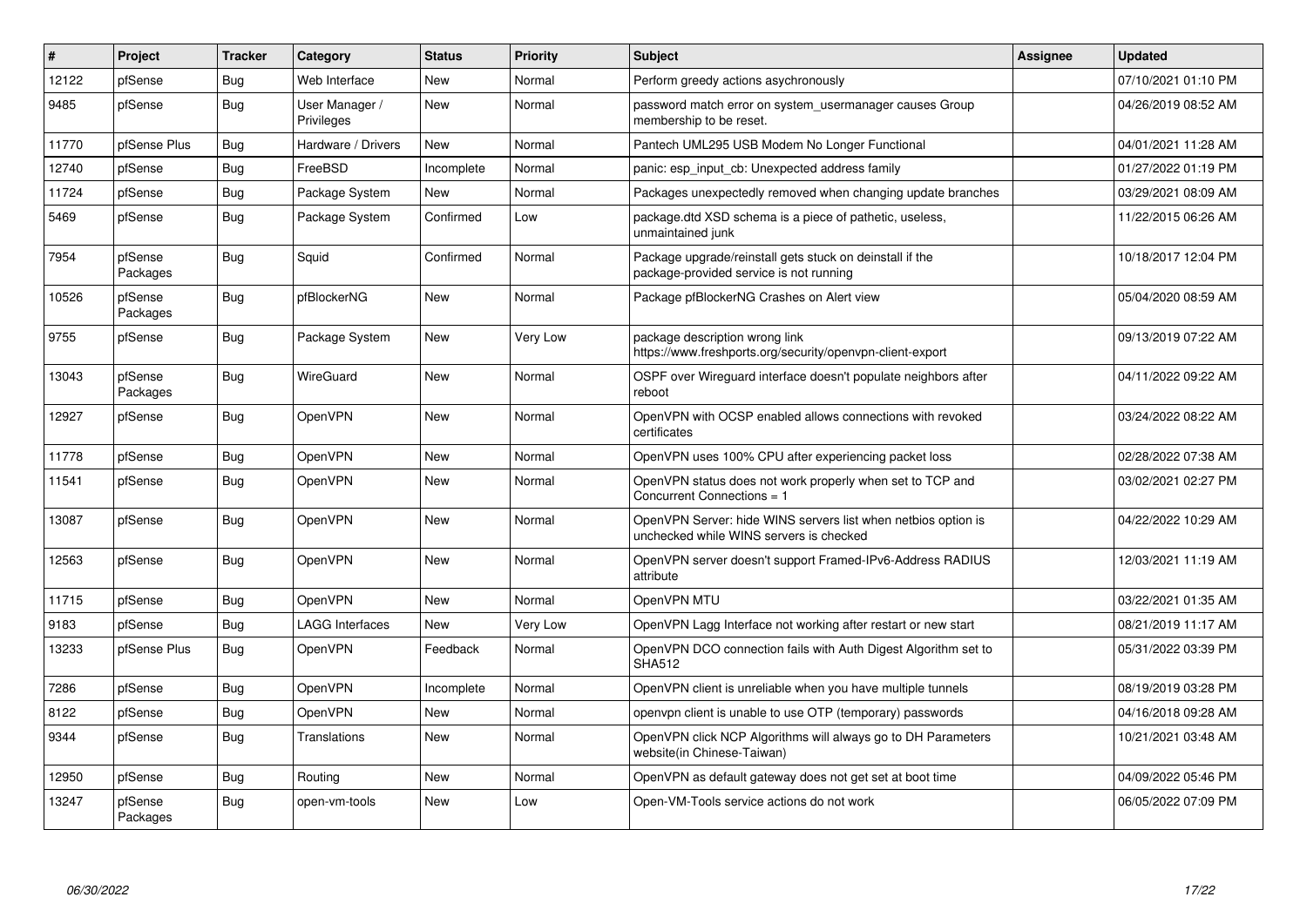| #     | Project             | <b>Tracker</b> | Category              | <b>Status</b> | <b>Priority</b> | Subject                                                                                                                                                                                         | <b>Assignee</b> | <b>Updated</b>      |
|-------|---------------------|----------------|-----------------------|---------------|-----------------|-------------------------------------------------------------------------------------------------------------------------------------------------------------------------------------------------|-----------------|---------------------|
| 11641 | pfSense             | Bug            | Interfaces            | New           | Normal          | On xn based interfaces without the VLANMTU flag the first VLAN<br>tag defined does not follow the parent interface MTU settings. All<br>subsequent VLAN tags follow the parent interface's MTU. |                 | 03/09/2021 06:42 PM |
| 5355  | pfSense             | Bug            | IPsec                 | <b>New</b>    | High            | on Dynamic WAN IP (DHCP Client) it takes 10 minutes before<br>Phase1 reconnects                                                                                                                 |                 | 07/08/2016 10:29 PM |
| 4604  | pfSense             | <b>Bug</b>     | <b>NTPD</b>           | <b>New</b>    | Normal          | NTP time server entries may or may not work, depending upon<br>interfaces selected when configuring NTP service                                                                                 |                 | 12/11/2021 07:59 PM |
| 10370 | pfSense<br>Packages | <b>Bug</b>     | ntop                  | <b>New</b>    | Normal          | ntopng Timeseries not send to InfluxDB                                                                                                                                                          |                 | 03/30/2020 09:42 AM |
| 12444 | pfSense<br>Packages | <b>Bug</b>     | ntop                  | New           | Normal          | ntopng throws errors when viewing single host                                                                                                                                                   |                 | 10/11/2021 12:39 PM |
| 9143  | pfSense<br>Packages | <b>Bug</b>     | ntop                  | <b>New</b>    | Normal          | ntopng not displaying values in historical correctly                                                                                                                                            |                 | 11/22/2018 07:24 AM |
| 10783 | pfSense<br>Packages | <b>Bug</b>     | ntop                  | <b>New</b>    | Normal          | NtopNG is very unstable on arm64                                                                                                                                                                |                 | 07/22/2020 09:07 AM |
| 11530 | pfSense<br>Packages | <b>Bug</b>     | ntop                  | Feedback      | Low             | ntopng 4.2 needs to be updated to 4.3, Bug when accessing a host<br>for details                                                                                                                 |                 | 03/05/2022 08:35 PM |
| 11182 | pfSense<br>Packages | <b>Bug</b>     | <b>NRPE</b>           | <b>New</b>    | Normal          | NRPE in HA syncs the bind IP                                                                                                                                                                    |                 | 12/01/2021 02:15 AM |
| 10690 | pfSense             | Bug            | Installer             | <b>New</b>    | Low             | Not possible to make UFS install on ZFS formatted drive                                                                                                                                         |                 | 04/21/2022 12:39 PM |
| 3889  | pfSense             | Bug            | <b>XML Parser</b>     | Confirmed     | Low             | Non relevant changes in config.xml                                                                                                                                                              |                 | 08/13/2019 12:23 PM |
| 11592 | pfSense<br>Packages | <b>Bug</b>     | node exporter         | New           | Normal          | Node exporter can not read system statistics                                                                                                                                                    |                 | 10/15/2021 09:37 PM |
| 1890  | pfSense             | <b>Bug</b>     | <b>Translations</b>   | <b>New</b>    | Normal          | No gettext support in console scripts                                                                                                                                                           |                 | 08/13/2019 12:24 PM |
| 6823  | pfSense             | Bug            | Interfaces            | New           | Normal          | No connectivity after changing link state to UP                                                                                                                                                 |                 | 04/21/2022 12:39 PM |
| 3358  | pfSense             | Bug            | Package System        | New           | Normal          | new version of <include file=""> is not required during reinstall all</include>                                                                                                                 |                 | 12/26/2014 12:13 PM |
| 12853 | pfSense             | <b>Bug</b>     | <b>NAT Reflection</b> | Feedback      | High            | Network Address Translation - Pure NAT pfsense freeze after<br>reboot                                                                                                                           |                 | 02/22/2022 08:40 AM |
| 12073 | pfSense<br>Packages | <b>Bug</b>     | NET-SNMP              | Feedback      | Normal          | netsnmptrapd.conf syntax is wrong                                                                                                                                                               |                 | 04/21/2022 12:40 PM |
| 11657 | pfSense             | <b>Bug</b>     | Interfaces            | <b>New</b>    | Normal          | netmap ring reinit error                                                                                                                                                                        |                 | 03/18/2021 10:32 PM |
| 8804  | pfSense             | Bug            | PPP Interfaces        | <b>New</b>    | Normal          | Netgate SG-1000 PPPoE Keepalives not prioritized, internet drops                                                                                                                                |                 | 08/20/2019 10:06 AM |
| 11970 | pfSense<br>Packages | Bug            | Coreboot              | New           | Normal          | Netgate Firmware Upgrade Doesn't Work on XG-2758                                                                                                                                                |                 | 04/21/2022 12:39 PM |
| 11610 | pfSense<br>Packages | <b>Bug</b>     | NET-SNMP              | New           | Normal          | NET-SNMP is not setting the correct permissions on AgentX                                                                                                                                       |                 | 06/28/2021 07:54 AM |
| 10990 | pfSense<br>Packages | <b>Bug</b>     | NET-SNMP              | Feedback      | Normal          | net-snmp IPv6 listen address needs to be wrapped in square<br>brackets                                                                                                                          |                 | 03/19/2021 05:09 AM |
| 7848  | pfSense             | <b>Bug</b>     | Diagnostics           | New           | Low             | NDP Table Sort by Expiration Error                                                                                                                                                              |                 | 08/26/2019 02:56 PM |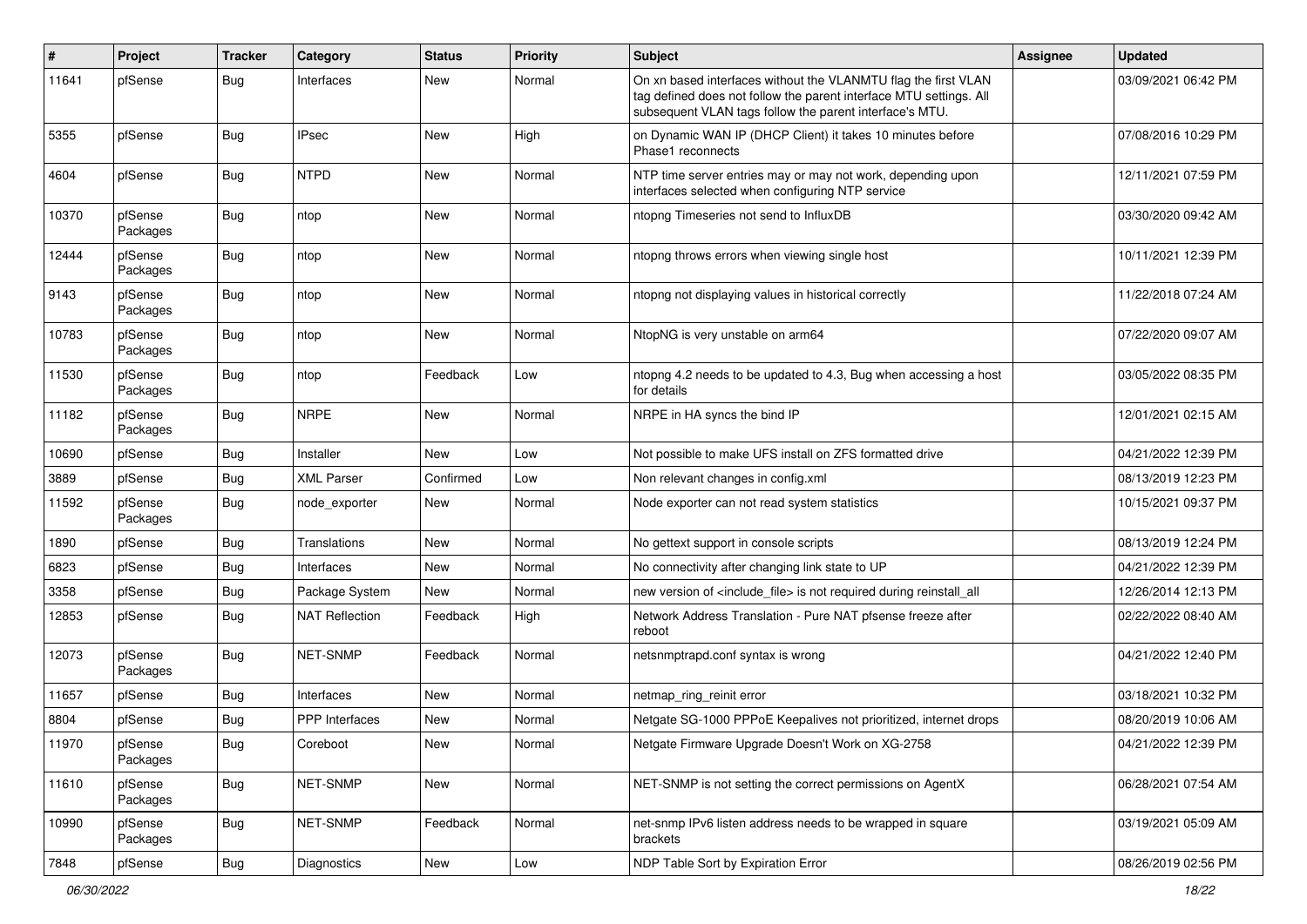| ∦     | Project             | <b>Tracker</b> | Category                                        | <b>Status</b> | <b>Priority</b> | Subject                                                                                                 | Assignee | <b>Updated</b>      |
|-------|---------------------|----------------|-------------------------------------------------|---------------|-----------------|---------------------------------------------------------------------------------------------------------|----------|---------------------|
| 9179  | pfSense             | <b>Bug</b>     | <b>NAT Reflection</b>                           | New           | Normal          | NAT reflection fix implemented for #8604 is causing WebUI and<br>XMLRPC to fail on slave                |          | 03/27/2020 08:01 PM |
| 2042  | pfSense             | <b>Bug</b>     | <b>NAT Reflection</b>                           | Confirmed     | Low             | NAT reflection doesn't apply to self-initiated traffic                                                  |          | 01/21/2021 10:38 PM |
| 8233  | pfSense             | <b>Bug</b>     | <b>NAT Reflection</b>                           | New           | Very Low        | NAT reflection back to originating host broken when using<br><b>FQDN-based IP aliases</b>               |          | 08/21/2019 10:53 AM |
| 9504  | pfSense             | <b>Bug</b>     | <b>Dynamic DNS</b>                              | New           | Normal          | Multiple Dynamic DNS update notifications for the same interface,<br>not differentiated by the hostname |          | 05/07/2019 07:46 AM |
| 12823 | pfSense             | <b>Bug</b>     | DHCP (IPv6)                                     | <b>New</b>    | Normal          | Multiple DHCP6 WAN connections PPPoE interface 'defached'<br>status                                     |          | 02/18/2022 05:39 AM |
| 8113  | pfSense             | <b>Bug</b>     | Interfaces                                      | New           | Normal          | MTU setting on bridge, openvpn clients ignored                                                          |          | 12/31/2021 05:55 PM |
| 9698  | pfSense             | <b>Bug</b>     | <b>RRD Graphs</b>                               | <b>New</b>    | Normal          | Monitoring graphs do not retain state after auto-refresh                                                |          | 08/26/2019 02:09 AM |
| 11731 | pfSense             | Bug            | Hardware / Drivers                              | New           | Normal          | Missing support for Realtek USB NICs                                                                    |          | 03/30/2021 04:32 AM |
| 13202 | pfSense<br>Packages | <b>Bug</b>     | pfBlockerNG                                     | <b>New</b>    | Normal          | Missing Protocols on IP Feed Groups Advanced Inbound/Outbound<br>Firewall Rule settings                 |          | 05/23/2022 08:58 AM |
| 8846  | pfSense             | <b>Bug</b>     | Gateways                                        | New           | Low             | Misleading gateway error message adding/editing static routes<br>using a disabled interface             |          | 08/21/2019 11:29 AM |
| 6926  | pfSense             | <b>Bug</b>     | UPnP/NAT-PMP                                    | New           | Normal          | Miniupnp advertising expired IPv6 address                                                               |          | 01/15/2022 08:29 PM |
| 7238  | pfSense             | <b>Bug</b>     | Web Interface                                   | New           | Normal          | Menu layout broken when using "Hostname in Menu" with long<br>hostnames                                 |          | 02/21/2017 07:01 AM |
| 6055  | pfSense             | Bug            | Package System                                  | Confirmed     | Low             | Menu items may remain from packages no longer installed                                                 |          | 06/18/2021 08:46 PM |
| 12095 | pfSense             | <b>Bug</b>     | Authentication                                  | <b>New</b>    | Normal          | Memory leak in pcscd                                                                                    |          | 06/01/2022 01:01 PM |
| 9094  | pfSense             | <b>Bug</b>     | Hardware / Drivers                              | Assigned      | Normal          | MBT console settings are not forced to video console                                                    |          | 11/07/2018 10:23 AM |
| 12938 | pfSense             | Bug            | <b>IPv6 Router</b><br>Advertisements<br>(RADVD) | New           | Normal          | MaxRtrAdvInterval would allow stale DNS servers to be deleted<br>faster                                 |          | 03/12/2022 09:37 AM |
| 12033 | pfSense<br>Packages | <b>Bug</b>     | pfBlockerNG                                     | New           | Normal          | maxmindb and _sqlite3 modules not found                                                                 |          | 10/01/2021 04:42 AM |
| 13076 | pfSense             | <b>Bug</b>     | Gateway Monitoring                              | <b>New</b>    | Normal          | Marking a gateway as down does not affect IPsec entries using<br>gateway groups                         |          | 06/28/2022 12:01 PM |
| 13003 | pfSense             | <b>Bug</b>     | Hardware / Drivers                              | New           | Normal          | Malicious Driver Detection event on ixl driver                                                          |          | 06/25/2022 05:00 PM |
| 8502  | pfSense             | <b>Bug</b>     | Web Interface                                   | Confirmed     | Low             | main (top) menu items do not drop down in some cases                                                    |          | 07/06/2020 02:39 PM |
| 13053 | pfSense<br>Packages | <b>Bug</b>     | $\mathsf{ACME}$                                 | New           | Normal          | LoopiaAPI error handling                                                                                |          | 05/05/2022 10:58 AM |
| 12734 | pfSense             | Bug            | Web Interface                                   | Incomplete    | Low             | Long hostname breaks DHCP leases layout                                                                 |          | 01/31/2022 01:03 PM |
| 6481  | pfSense             | <b>Bug</b>     | <b>IPsec</b>                                    | New           | Normal          | loading EAP_RADIUS method failed                                                                        |          | 03/24/2020 04:25 PM |
| 11412 | pfSense             | <b>Bug</b>     | Interfaces                                      | New           | Normal          | LLDPD Package Doesn't Work with Switchports                                                             |          | 02/12/2021 08:12 PM |
| 10502 | pfSense<br>Packages | <b>Bug</b>     | lldpd                                           | In Progress   | Normal          | LLDP spamming errors on Netgate XG-7100                                                                 |          | 04/21/2022 12:39 PM |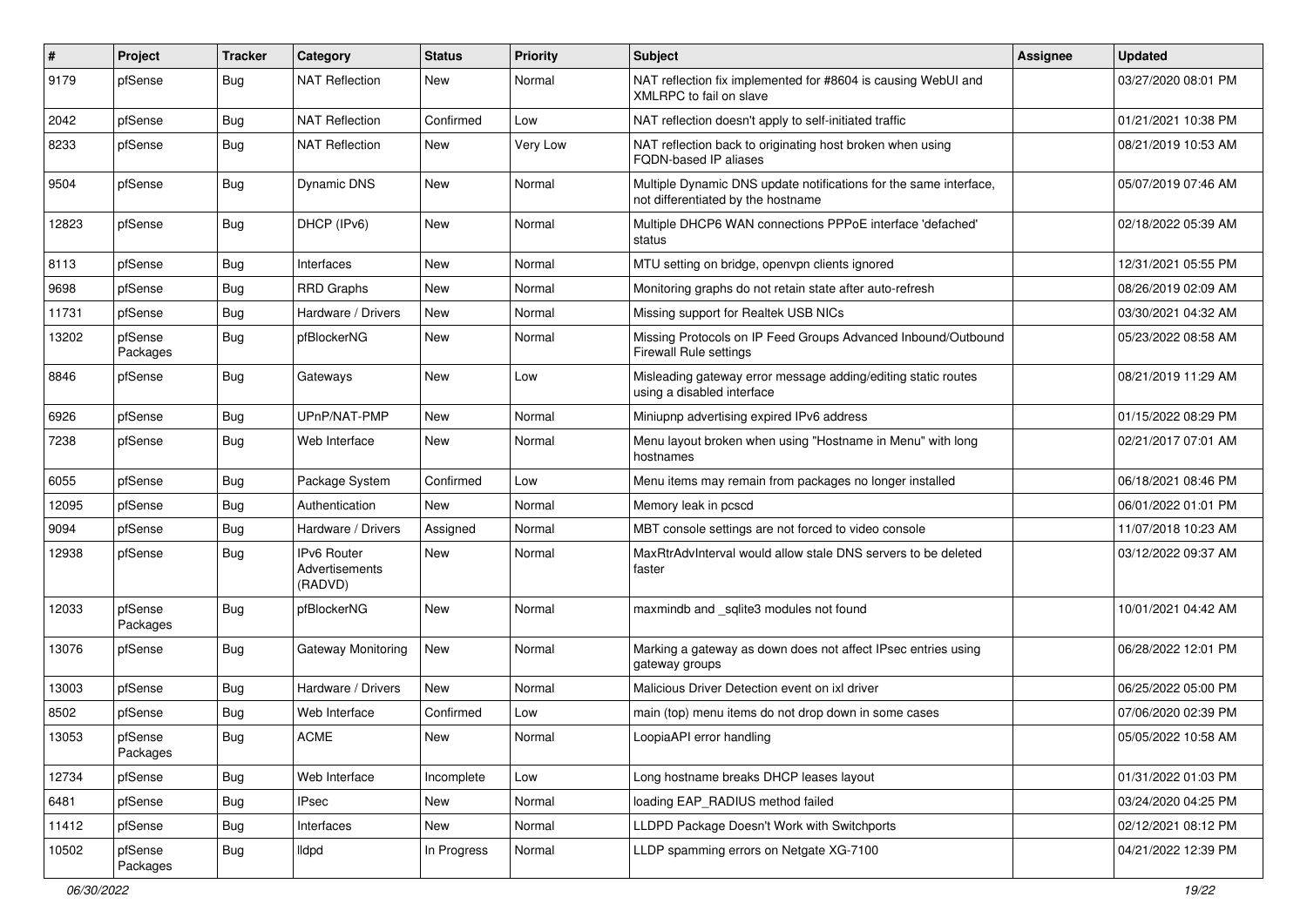| $\vert$ # | Project             | <b>Tracker</b> | Category                                        | <b>Status</b> | <b>Priority</b> | <b>Subject</b>                                                                                                                                                                | <b>Assignee</b> | <b>Updated</b>      |
|-----------|---------------------|----------------|-------------------------------------------------|---------------|-----------------|-------------------------------------------------------------------------------------------------------------------------------------------------------------------------------|-----------------|---------------------|
| 1848      | pfSense             | <b>Bug</b>     | <b>Traffic Shaper</b><br>(Limiters)             | Confirmed     | Normal          | Limiters after policy routing has taken place do not behave correctly                                                                                                         |                 | 10/25/2014 09:18 PM |
| 12084     | pfSense<br>Packages | Bug            | <b>FRR</b>                                      | <b>New</b>    | Normal          | libfrr.so.0 error on SG-1100                                                                                                                                                  |                 | 06/26/2021 08:22 AM |
| 12283     | pfSense             | <b>Bug</b>     | Authentication                                  | <b>New</b>    | Normal          | LDAP/RADIUS authentication servers configuration does not allow<br>source IP address to be specified                                                                          |                 | 08/20/2021 01:15 AM |
| 12726     | pfSense             | Bug            | Authentication                                  | <b>New</b>    | Normal          | LDAP select container button auto populate                                                                                                                                    |                 | 01/25/2022 01:48 PM |
| 11509     | pfSense<br>Packages | Bug            | LCDProc                                         | <b>New</b>    | Low             | LCD package - not starting at boot - stop and start in Status Window<br>not possible                                                                                          |                 | 02/23/2021 10:55 AM |
| 10271     | pfSense             | Bug            | Web Interface                                   | <b>New</b>    | Normal          | Large number of VLAN/LANs make "Interfaces" menu hard to<br>access                                                                                                            |                 | 02/20/2020 04:46 AM |
| 3962      | pfSense<br>Packages | <b>Bug</b>     | ladvd                                           | Confirmed     | Normal          | LADVD interface handling issues with lagg and bridge                                                                                                                          |                 | 12/05/2016 01:59 PM |
| 11761     | pfSense             | Bug            | L <sub>2</sub> TP                               | <b>New</b>    | Normal          | L2TP/IPsec VPN : PPP LCP negotiation occurs before user<br>authentication                                                                                                     |                 | 03/31/2021 04:52 AM |
| 1667      | pfSense             | Bug            | L <sub>2</sub> TP                               | <b>New</b>    | Normal          | L2TP server does not respond properly from a CARP VIP                                                                                                                         |                 | 12/11/2021 07:43 PM |
| 11556     | pfSense             | <b>Bug</b>     | Rules / NAT                                     | <b>New</b>    | Normal          | Kill all states associated with a NAT address                                                                                                                                 |                 | 03/19/2021 10:29 AM |
| 10544     | pfSense             | <b>Bug</b>     | User Manager /<br>Privileges                    | <b>New</b>    | Normal          | It's not possible to add a user to group operator using the gui                                                                                                               |                 | 04/21/2022 12:39 PM |
| 8401      | pfSense             | Bug            | Installer                                       | <b>New</b>    | Normal          | Issues related to keys representing alphabetic characters specific to<br>Scandinavian languages and to some other keys.                                                       |                 | 03/30/2018 11:06 AM |
| 11848     | pfSense<br>Packages | Bug            | Squid                                           | <b>New</b>    | Normal          | Issue with squid cache download speed                                                                                                                                         |                 | 04/23/2021 09:30 PM |
| 7040      | pfSense             | <b>Bug</b>     | Interfaces                                      | <b>New</b>    | Normal          | Issue when disabling an interface                                                                                                                                             |                 | 12/26/2016 02:56 AM |
| 7788      | pfSense             | <b>Bug</b>     | Dashboard                                       | <b>New</b>    | Low             | Irregular updating of widgets like cpu/uptime on system widget.                                                                                                               |                 | 08/21/2019 09:03 AM |
| 9136      | pfSense             | <b>Bug</b>     | DHCP (IPv6)                                     | <b>New</b>    | High            | IPv6 Tracking Interfaces Lose IPv6 Address in Certain Cases                                                                                                                   |                 | 04/21/2022 12:39 PM |
| 8158      | pfSense             | Bug            | Interfaces                                      | <b>New</b>    | High            | IPv6 Track Interface issue with more than one WAN-Gateway and a<br>number of internal interfaces at least track interface from one<br>interface does not work on regular base |                 | 12/03/2017 09:00 AM |
| 6541      | pfSense             | Bug            | <b>IPv6 Router</b><br>Advertisements<br>(RADVD) | <b>New</b>    | Normal          | IPv6 RAs always include on-link prefix; clients may not use DHCPv6<br>managed addresses                                                                                       |                 | 08/13/2019 03:23 PM |
| 9295      | pfSense             | <b>Bug</b>     | <b>PPPoE Server</b>                             | <b>New</b>    | Very High       | IPv6 PD does not work with PPPOE (Server & Client)                                                                                                                            |                 | 05/15/2022 10:53 AM |
| 3326      | pfSense             | Bug            | <b>PPP</b> Interfaces                           | <b>New</b>    | Normal          | IPv6 only PPPoE connection                                                                                                                                                    |                 | 11/18/2013 09:37 AM |
| 6011      | pfSense             | Bug            | Web Interface                                   | Confirmed     | Low             | IPv6 link local fails HTTP REFERER check                                                                                                                                      |                 | 09/04/2016 09:57 AM |
| 12421     | pfSense             | Bug            | Rules / NAT                                     | <b>New</b>    | Normal          | IPV6 limiter bug                                                                                                                                                              |                 | 10/02/2021 08:44 AM |
| 9837      | pfSense             | <b>Bug</b>     | Interfaces                                      | <b>New</b>    | Very Low        | ipv6 is not completely disabled on the interfaces                                                                                                                             |                 | 10/24/2019 01:16 AM |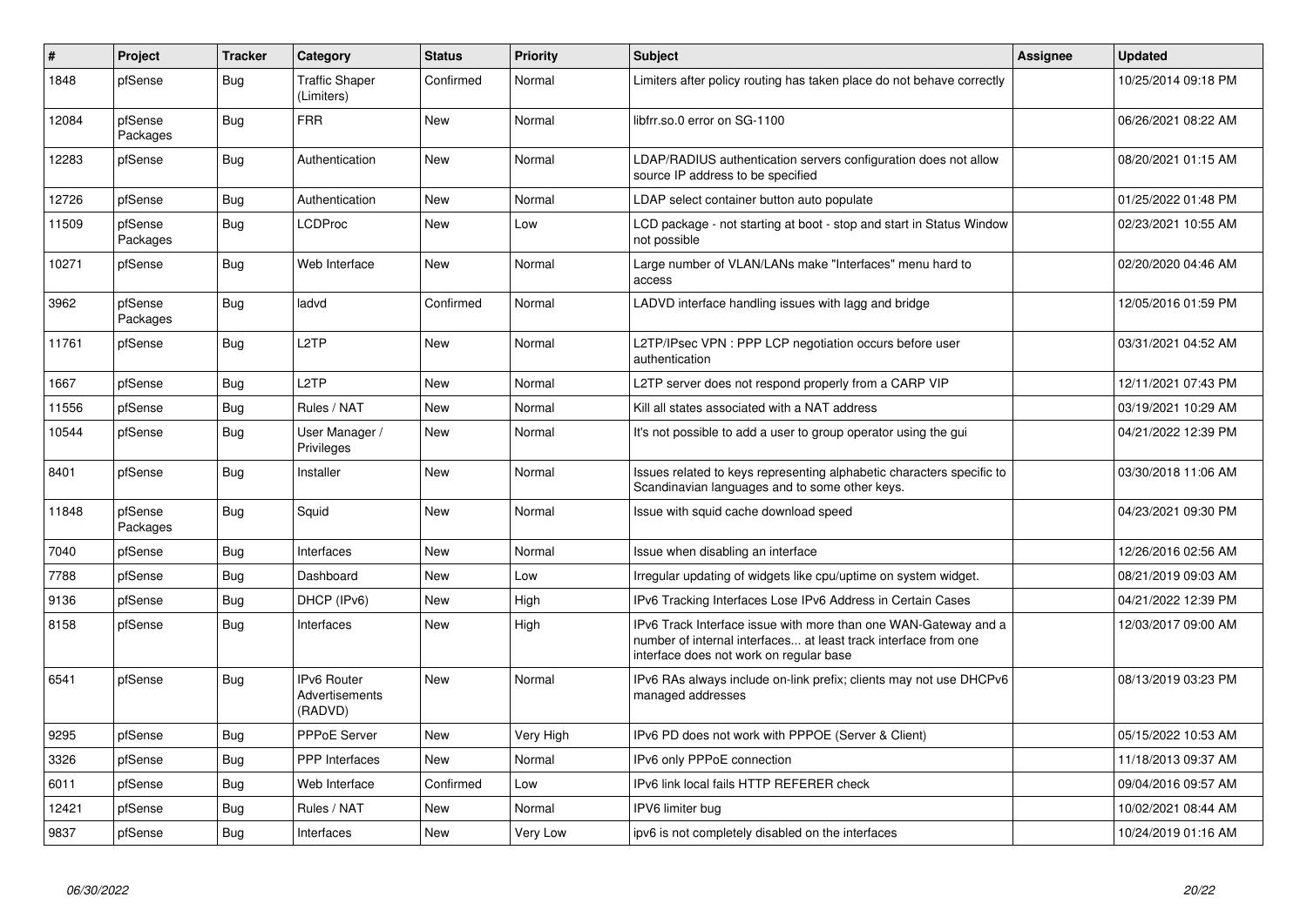| $\pmb{\#}$ | Project             | <b>Tracker</b> | Category                                 | <b>Status</b> | <b>Priority</b> | <b>Subject</b>                                                                                          | <b>Assignee</b> | <b>Updated</b>      |
|------------|---------------------|----------------|------------------------------------------|---------------|-----------------|---------------------------------------------------------------------------------------------------------|-----------------|---------------------|
| 7303       | pfSense             | <b>Bug</b>     | IPv6 Router<br>Advertisements<br>(RADVD) | <b>New</b>    | Normal          | ipv6 connectivity lost on pfSense reboot                                                                |                 | 08/20/2019 12:23 PM |
| 9650       | pfSense             | Bug            | Gateways                                 | <b>New</b>    | Normal          | IPv6 connection drops (ir-)regular on Kabelvodafone (German cable<br>ISP)                               |                 | 07/27/2019 07:14 AM |
| 6289       | pfSense             | Bug            | Interfaces                               | <b>New</b>    | Normal          | IPv6 address not given to track6 interfaces on create                                                   |                 | 12/30/2021 04:17 AM |
| 12822      | pfSense<br>Packages | Bug            | pfBlockerNG                              | <b>New</b>    | Normal          | IPv4 Source ASN format not working                                                                      |                 | 02/18/2022 10:47 AM |
| 8686       | pfSense             | Bug            | <b>IPsec</b>                             | New           | Normal          | IPsec VTI: Assigned interface firewall rules are never parsed                                           |                 | 02/10/2021 12:15 PM |
| 6668       | pfSense             | Bug            | <b>IPsec</b>                             | Feedback      | Normal          | IPSec tunnel + L2TP/IPSec VPN - wrong PSK chosen by pfSense                                             |                 | 09/21/2019 02:07 AM |
| 7420       | pfSense             | <b>Bug</b>     | <b>IPsec</b>                             | <b>New</b>    | Normal          | ipsec status freezing                                                                                   |                 | 02/13/2020 09:09 AM |
| 6370       | pfSense             | <b>Bug</b>     | <b>IPsec</b>                             | Confirmed     | Normal          | IPSEC bound to WAN gateway group and Dynamic DNS doesn't to<br>fail back tunnel to WAN on DDNS update   |                 | 08/31/2021 07:38 AM |
| 13000      | pfSense             | <b>Bug</b>     | <b>IPsec</b>                             | New           | Low             | IPsec AES-GCM encryption algorithm "Key Length" field should be<br>labeled "ICV Length"                 |                 | 03/30/2022 07:40 AM |
| 13320      | pfSense Plus        | <b>Bug</b>     | Gateways                                 | <b>New</b>    | Normal          | IP aliases with a CARP VIP parent are not available as VIP choices<br>for gateway groups                |                 | 06/29/2022 02:03 PM |
| 4474       | pfSense             | Bug            | Package System                           | Confirmed     | Normal          | IP address change triggers reload of all packages                                                       |                 | 02/13/2017 07:21 AM |
| 7857       | pfSense             | <b>Bug</b>     | Dashboard                                | New           | Very Low        | Interfaces Widget U/I fails to wrap IPV6 addresses when the string<br>is too wide for the widget        |                 | 08/13/2019 09:15 AM |
| 3411       | pfSense             | <b>Bug</b>     | Dashboard                                | New           | Low             | Interfaces and statistics dashboard widgets very slow with large<br>numbers of interfaces               |                 | 01/24/2014 02:09 AM |
| 7113       | pfSense             | Bug            | Dashboard                                | <b>New</b>    | Normal          | Interface name in Traffic Graphs                                                                        |                 | 12/31/2021 05:40 PM |
| 8882       | pfSense             | Bug            | Interfaces                               | Incomplete    | Normal          | Interface assignments lost on reboot                                                                    |                 | 02/17/2022 02:24 PM |
| 10577      | pfSense             | <b>Bug</b>     | Hardware / Drivers                       | Feedback      | Normal          | intel x553 (c3000 chipset) loading x520 driver                                                          |                 | 05/28/2020 03:59 AM |
| 4740       | pfSense             | <b>Bug</b>     | Wireless                                 | New           | Normal          | Intel wireless kernel panic in infrastructure mode with WPA                                             |                 | 11/13/2020 08:38 AM |
| 12259      | pfSense             | <b>Bug</b>     | <b>Operating System</b>                  | New           | Normal          | Intel em NICs Suffering Performance Degradation on FreeBSD12                                            |                 | 02/25/2022 09:28 PM |
| 12607      | pfSense Plus        | Bug            | Hardware / Drivers                       | New           | High            | Instability with Snort Inline with AWS Instances                                                        |                 | 01/10/2022 09:03 PM |
| 11777      | pfSense<br>Packages | Bug            | Unbound                                  | New           | Very Low        | Input validation prevents DNS Resolver from being disabled                                              |                 | 04/05/2021 05:51 PM |
| 13158      | pfSense             | <b>Bug</b>     | Web Interface                            | <b>New</b>    | Normal          | Input validation error when applying limiter changes                                                    |                 | 05/14/2022 05:32 PM |
| 11174      | pfSense             | Bug            | <b>Traffic Shaper</b><br>(ALTQ)          | Feedback      | Normal          | Incorrect traffic shaping on pppoe interface                                                            |                 | 12/21/2020 11:21 PM |
| 11717      | pfSense             | Bug            | Rules / NAT                              | New           | Normal          | Incorrect port forwarding rules if Destination port alias is not equal to<br>Redirect target port alias |                 | 03/22/2021 06:06 AM |
| 5413       | pfSense             | <b>Bug</b>     | <b>DNS Resolver</b>                      | Confirmed     | High            | Incorrect Handling of Unbound Resolver [service restarts, cache<br>loss, DNS service interruption]      |                 | 06/19/2022 11:11 PM |